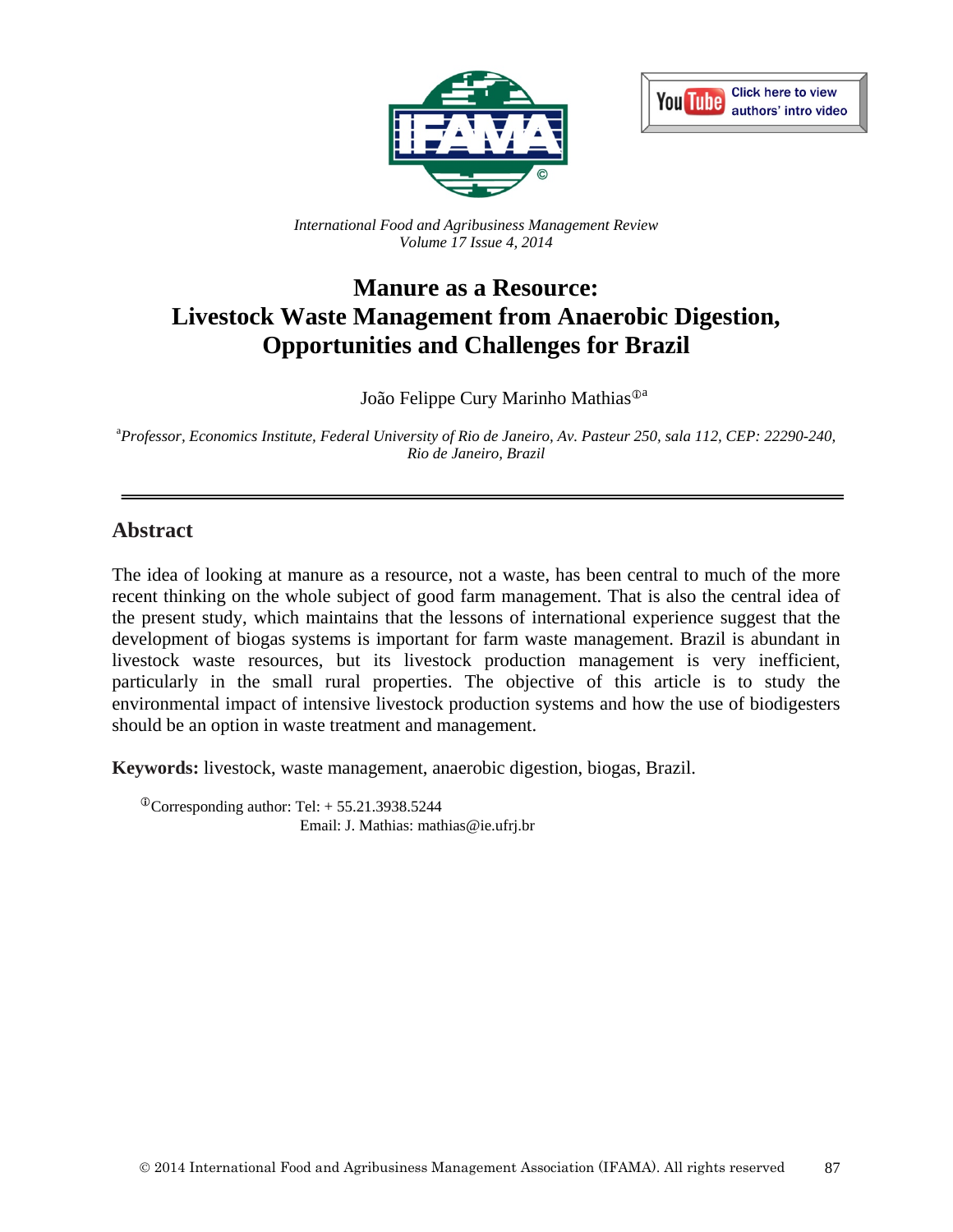### **Introduction**

 $\overline{a}$ 

It is widely known that livestock production has great potential for environmental degradation. As a result of this activity, a large volume of gases, organic material, bacteria, and other substances are produced, posing a risk factor for air, soil, and water contamination.

High levels of effluents flow directly or indirectly into surface waters. When the organic matter decomposes, it produces methane gas. Anaerobic fermentation in open lagoons also results in high methane emissions, and a danger that toxic gases can be released during the biological decomposition of the manure, with negative consequences for farmers and livestock (DENA 2010).

The increasing demand for food leads to a process of intensification in livestock production, which can lead to serious environmental problems if animal waste is not managed properly. In this sense, alternative technologies for good waste management can and must be used, as is the case of biodigesters, which produce biogas and biofertilizers and are an adequate form of animal waste treatment.

Some experiences in countries such as China, India, and the European Union (particularly Germany) demonstrate the use of biogas technology offers a way of avoiding the negative environmental consequences such as methane emissions and toxic gases (Poeschl et al. 2012; DENA 2010; FAO 2010). It can also lead to improvements in manure management on farms and prevent the dangerous flux of effluents into the waters. The installation of a biogas plant can also be expected to have a beneficial effect on nutrient emissions, as sensitivity regarding the efficient use of nutrients is bound to increase.

The idea of looking at manure as a resource, not a waste, has been central to much of the more recent thinking on the whole subject of good farm management (Burton and Turner 2003). That is also the central idea of the present study, which maintains that the lessons of international experience suggest that the development of biogas systems is important for farm waste management.

Brazil is abundant in livestock waste resources<sup>[1](#page-1-0)</sup>. The country is one of the largest producers and exporters of beef and pork and has a large number of heads of cattle and swine that, in intensive systems, produce a large amount of pollution, particularly water pollution and gas emissions<sup>[2](#page-1-1)</sup>. Brazil's intensive livestock production, particularly in the southern region, has high environmental impact. Pig farms predominate in the region and are the source of emissions into

<span id="page-1-0"></span><sup>&</sup>lt;sup>1</sup> Not only Livestock. According to Ministry of Agriculture, Livestock and food Supply (Brasil 2010) Brazil plays a leading role as a global supplier of agribusiness products. In 2010 Brazil was ranked as the major exporter of Sugar (US\$ 12,76 billion), Coffee (US\$ 5,76 billion), Orange Juice (US\$ 1,77 billion), Beef (US\$ 4,79 billion), Tobacco (US\$ 2,70 billion), Sugarcane Ethanol (US\$ 2,02 billion). Also was ranked in second place in soybean exports (US\$ 17,70 billion), third in Corn (US\$ 2,13 billion) and fourth in pork (2,67 billion).

<span id="page-1-1"></span><sup>&</sup>lt;sup>2</sup> Brazil has also a very important poultry production. However, as described in the literature, the potential for the conversion of poultry waste into biogas is very low compared to that of cattle and swine. Therefore, the present study is limited to the last two activities. The literature review shows that poultry manure seems to be most suitable in conjunction with pig manure in respect to their biogas yields compared to other types of manures.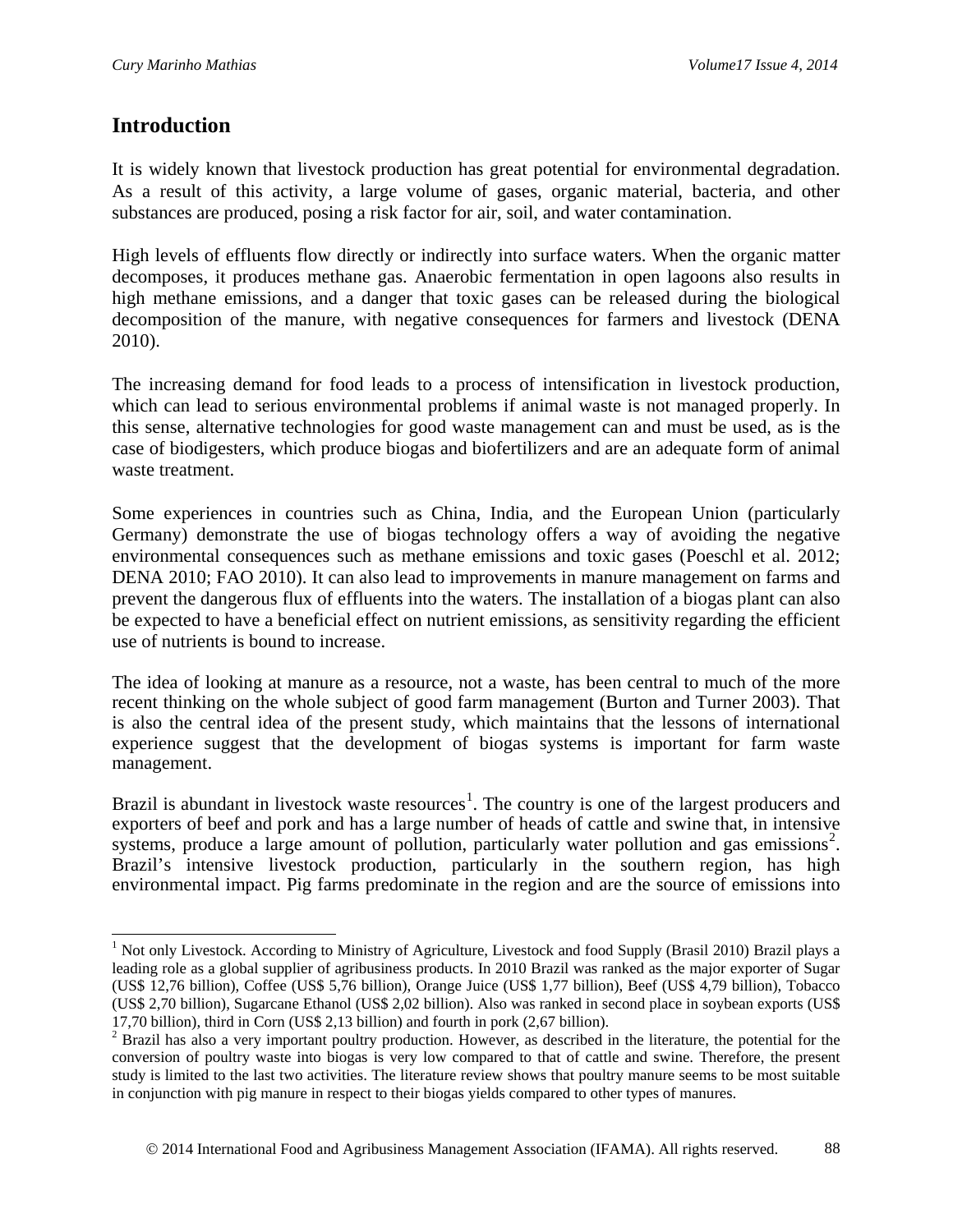$\overline{a}$ 

the air, ground, and water. Confined swine production is also significant in the region, which together with the country's data, define the spatial limitation of this study.

The problem is that in Brazil, agricultural and livestock production management is very inefficient, particularly in the small rural properties that are so important. There is no adequate animal waste treatment, which leads to a growing environmental problem associated with the productive process. In that sense, this work defends the hypothesis that social and environmental sustainability in Brazil's current model of rural production becomes viable with the inclusion of agroenergy in the rural properties, based on environmental sanitation technology using residual biomass treatment in biodigesters.

Thus, the primary objective is to study the environmental impact of intensive livestock production systems and how the use of biodigesters (and consequently biogas generation) could be an option in waste/slurry treatment and management. The specific objective is to study the potential of biogas generation in Brazil's swine and cattle livestock production.

To achieve the proposed objectives, the study will be based on an extensive literature review, and the empirical analysis will be focused on descriptive statistics. Based on the analysis of data from the IBGE (Brazilian Institute of Geography and Statistics) Agricultural and Livestock Census and conversion indicators obtained from Brazilian literature, we estimate the potential for biogas production using swine and cattle waste.

The remainder of the paper is organized as follows. The next section presents the relationship between livestock systems and environmental problems, with emphasis on biogas as sustainable waste management. In the following section we present a few lessons from international experience in relation to the development of biogas systems, notably the cases of China and India. After that, we estimate the potential for biogas production derived from confined swine and cattle production in Brazil. Finally, we present the conclusions of the work.

## **Livestock Systems and Environmental Problems**

Livestock, as part of global ecological and food production systems, are a key commodity for human well-being. Their importance in the provisioning of food, incomes, employment, nutrients and risk insurance to mankind is widely recognized (Herrero et al. 2010). In contrast, the interactions of livestock with its environment are complex and depend on location and management practices. Most traditional livestock production systems are resource driven, making use of locally available resources with limited alternative uses.

The relationship between livestock production and greenhouse gas (GHG) emissions it is widely recognized. As pointed out by Steeg and Tibbo (2012) agriculture contributes between 59% and 63% of the world's non-carbon dioxide (non- $CO<sub>2</sub>$ ) GHG emissions, including 84% of the global nitrous oxide (N<sub>2</sub>O) emissions and 54% of the global methane (CH<sub>4</sub>) emissions<sup>[3](#page-2-0)</sup>.

<span id="page-2-0"></span><sup>&</sup>lt;sup>3</sup> To Gerber *et al.* (2007) animal agriculture emits greenhouse gases at various levels of the food chain: feedcrops and pasture (mainly N<sub>2</sub>O and NH<sub>3</sub>); animal (mainly CH<sub>4</sub> from enteric fermentation); manure (CH<sub>4</sub>, NH<sub>3</sub>, and N<sub>2</sub>O, to a lesser extent); and transport and other fossil fuel consumption (mainly  $CO<sub>2</sub>$  and  $N<sub>2</sub>$ ). In ruminant based systems, enteric fermentation and emissions from manure represent the bulk of emissions, whereas manure management and feed production represent the bulk of emissions associated with monogastrics.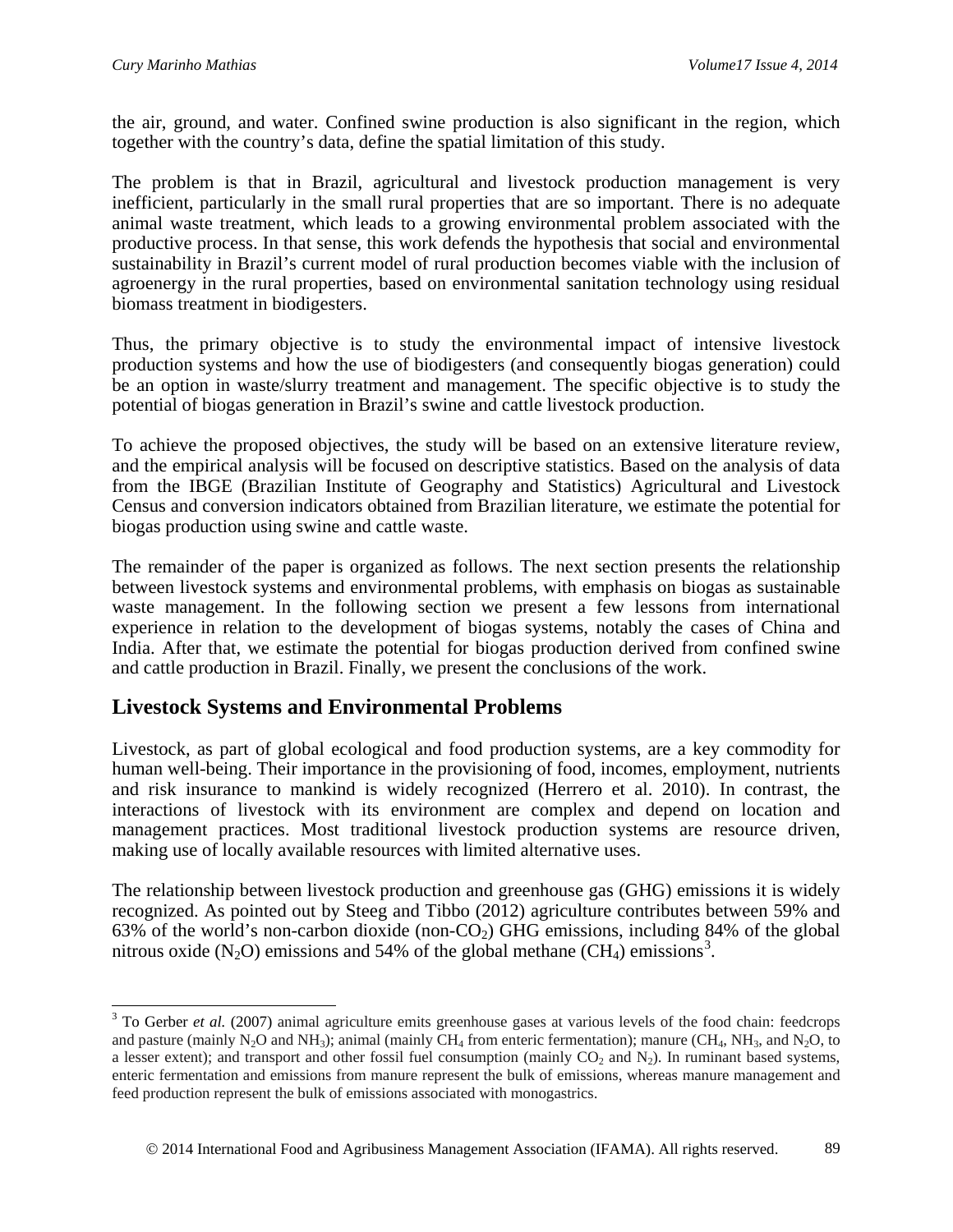According to Food and Agriculture Organization (FAO 2010), in general, environmental impacts of bioenergy (energy that is derived from biomass) are considered smaller than those of conventional (fossil and nuclear) energy systems. Once renewable biomass is  $CO<sub>2</sub>$ -neutral when burnt, the resource base can be maintained if harvested biomass is re-grown, and residues easily decompose or can be recycled. Bioenergy can have positive employment and income effects, and could increase security of supply. Still, bioenergy crops can cause land-use change with severe environmental impacts, e.g. biodiversity loss and increased greenhouse gas emissions, and might negatively impact water resources and soil.

According to Michael et al. (2007) much of the estimated 35% of global greenhouse-gas emissions deriving from agriculture and land use comes from livestock production. Livestock production – including deforestation for grazing land and soy-feed production, soil carbon loss in grazing lands, the energy used in growing feed-grains and in processing and transporting grains and meat, nitrous oxide releases from the use of nitrogenous fertilizers, and gases from animal manure (especially methane) and enteric fermentation – accounts for about 18% of global greenhouse-gas emissions<sup>[4](#page-3-0)</sup>. To Gerber et al. (2007), methane emissions from animal manure, although much lower in absolute terms, are considerable and growing rapidly.

Therefore, the expansion of livestock production creates the need to deal with subsequent environmental problems. There are some opportunities for mitigating environmental problems in livestock related to improved management (Steinfeld et al. 2006):

- Improved feeding management. It is consequence of feed composition that has an effect on enteric fermentation and the emission of methane. In this case, a higher proportion of concentrate in the diet results in a reduction in methane emissions;
- Improved feed conversion. Feed efficiency can be increased by developing breeds that are faster growing, that have improved hardiness, weight gain or milk or egg production and by enhancing herd health through improved veterinary services, preventive health programs and improved water quality;
- Grazing management. Increased use of pasture and good pasture management through rotational grazing are potentially the most cost effective ways to reduce and offset GHG emissions. This strategy increases vegetation cover and soil organic-matter content sequesters carbon, while inclusion of high-quality forage in the animals' diets contributes to reducing CH4 emissions per unit of product.

Another one, which is the main interest of this work, is improved waste management through enhanced manure management and biogas production for energy. Improperly managed animal waste can have severe consequences for the environment such as odor problems, attraction of rodents, insects and other pests, release of animal pathogens, groundwater contamination, surface water runoff, deterioration of biological structure of the earth and catastrophic spills (Sakar et al. 2009).

<span id="page-3-0"></span><sup>&</sup>lt;sup>4</sup> Specifically, livestock production generates 18% of the world's GHG emissions and there is potential for great increase since, according to the FAO 2006, global production of meat is projected to more than double from 229 million tons in 1999/2001 to 465 million tons in 2050, and that of milk to increase from 580 to 1043 million tons.  $\overline{a}$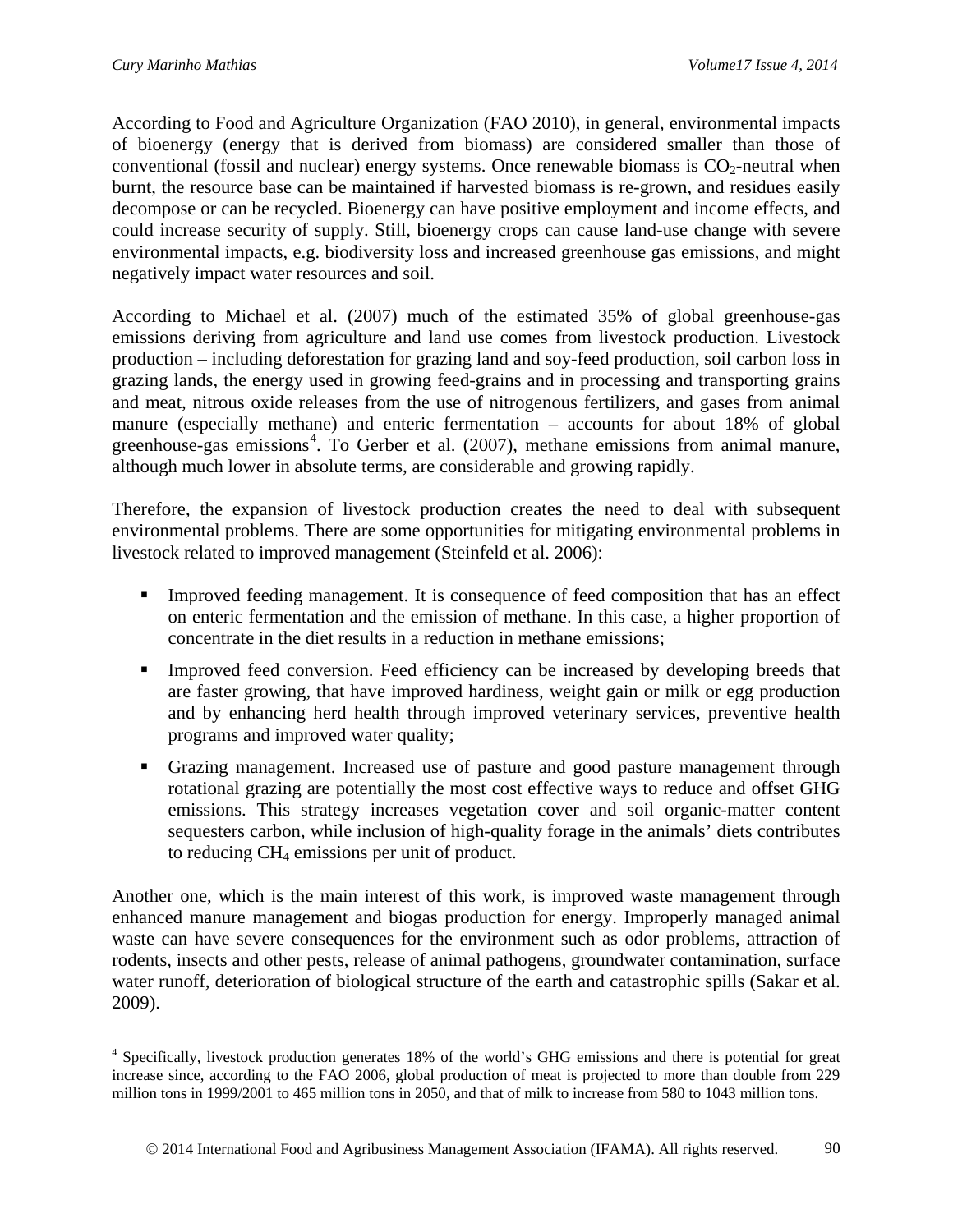High livestock density is always accompanied by production of a surplus of animal manure, representing a considerable pollution threat for the environment in these areas. Cattle are the largest contributors to global manure production (60%), while pigs and poultry account for 9% and 10%, respectively (Herrero et al. 2009).

Recovery of nutrients from manure is highly variable and depends significantly on infrastructure and handling. Intensive animal production areas need suitable manure management, aiming to export and to redistribute the excess of nutrients from manure and to optimize their recycling. When untreated or poorly managed, animal manure can become a major source of air and water pollution. Nutrient leaching, mainly nitrogen and phosphorous, ammonia evaporation and pathogen contamination are some of the major threats (Holm-Nielsen et al. 2009).

Through international experience we can learn that anaerobic digestion and biogas production are promising means of producing an energy carrier from renewable resources while achieving multiple environmental benefits. This will be discussed in the next section.

## **Sustainable Waste Management and Bioenergy Production from Livestock: the Importance of Biogas**

One of the beneficial and advantageous processes in manure treatment is anaerobic digestion (AD). The AD of various organic feedstocks, predominantly animal manures and municipal wastewater sludges, produce a methane rich gaseous mixture called biogas.

The conversion of animal waste to biogas through AD processes can provide added value to farm livestock manure as an energy resource. The wastes that can be treated by AD cover a wide spectrum. The older uses of the technology were for the treatment of sewage sludge and agricultural manures. The focus of this work is on animal manures<sup>[5](#page-4-0)</sup>.

The generation of biogas from the AD of biomass is a technology which can produce sustainable energy and also reduce the environmental risks associated with manure and waste management. Biogas is produced by bacterial conversion  $6$  of organic matter under anaerobic conditions and is a mixture of carbon dioxide  $(CO_2)$  and the flammable gas methane  $(CH_4)$  (Jiang et al. 2011). The biogas produced, consists of methane (50–80%), carbon dioxide (20–50%) and traces of, for example, hydrogen sulphide (0–0.4%) (Lantz et al. 2007).

Bond and Templeton (2011) clearly express the benefits of the use of biogas: "Biogas technology offers a unique set of benefits. It can improve the health of users, is a sustainable source of energy, benefits the environment and provides a way to treat and reuse various wastes – human, animal, agricultural, industrial and municipal" (Bond and Templeton 2011, 353).

<span id="page-4-0"></span><sup>&</sup>lt;sup>5</sup> Anaerobic digestion of animal manure has the general goal of convert organic residues into two categories of valuable products: on one hand biogas, a renewable fuel further used to produce green electricity, heat or as vehicle fuel and on the other hand the digested substrate, commonly named digestate, and used as fertilizer in agriculture  $\overline{a}$ 

<span id="page-4-1"></span><sup>(</sup>Holm-Nielsen et al. 2009).<br><sup>6</sup> Bacteria that function without oxygen degrade organic matter inherent in poultry and livestock waste (Sakar et al. 2009).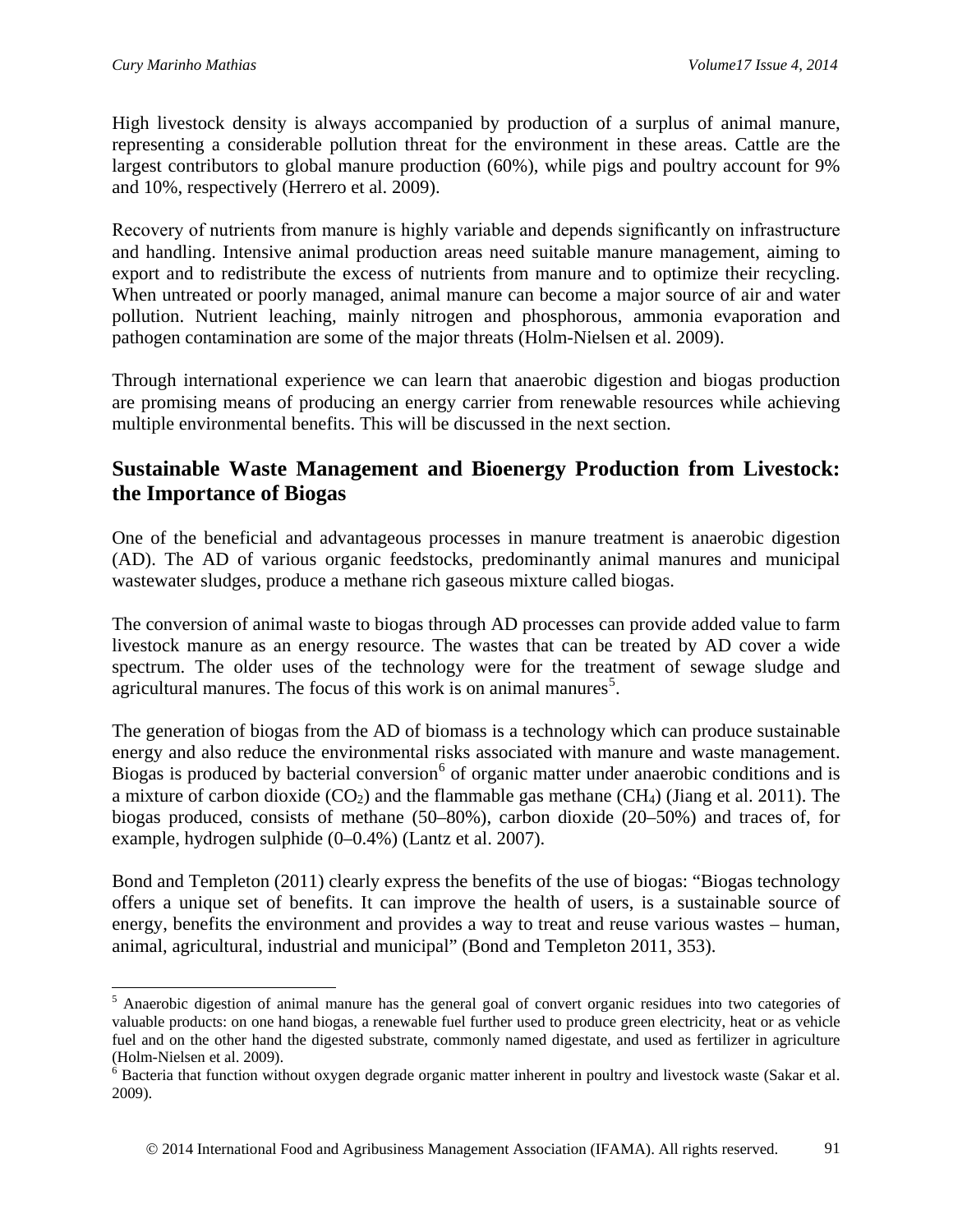Biogas can be used for different energy services, such as heat, combined heat and power (CHP) and vehicle fuel, although the latter requires upgrading, by which most of the carbon dioxide and the hydrogen sulphide are removed. Additional treatment will also make injection into the natural gas grid possible (Lantz et al. 2007).

According to IEA 2001 there are a number of benefits resulting from the use of AD (biogas) technology.

| <b>Table 1.</b> Deficitly resulting from the use of plogas systems |                                                                                                                                                                                                               |
|--------------------------------------------------------------------|---------------------------------------------------------------------------------------------------------------------------------------------------------------------------------------------------------------|
| <b>Waste Treatment Benefits</b>                                    | Natural waste treatment process<br>п                                                                                                                                                                          |
|                                                                    | Requires less land than aerobic composting or<br>٠<br>landfilling                                                                                                                                             |
|                                                                    | Reduces disposed waste volume and weight<br>п<br>to be landfilled                                                                                                                                             |
| <b>Energy Benefits</b>                                             | Net energy producing process<br>٠<br>Generate high quality renewable fuel<br>٠<br>Biogas proven in numerous<br>end-use<br>п<br>applications                                                                   |
| <b>Environmental Benefits</b>                                      | Significantly reduces carbon dioxide and<br>٠<br>methane emissions<br>Eliminates odors<br>٠<br>Produces a sanitized compost and nutrient-<br>п<br>rich liquid fertilizer<br>Maximizes recycling benefits<br>٠ |
| <b>Economic Benefits</b>                                           | Is more cost-effective than other treatment<br>٠<br>options from a life-cycle perspective                                                                                                                     |

**Table 1**. Benefits resulting from the use of biogas systems

**Source.** Adapted from IEA 2001.

 $\overline{a}$ 

Animal waste treatment based on biogas systems provides the solution to environmental problems and generates biofertilizer, contributing to the reduction in methane gas emissions. This type of treatment is highly valued in the international market, particularly in the European Union as well as China and India<sup>[7](#page-5-0)</sup>. The implementation of biogas systems often leads to significant improvements concerning resource efficiency and environmental impacts compared to current waste handling and agricultural production practices (Lantz et al. 2007).

An overview of the waste management and biogas systems in livestock systems is shown in Figure 1.

<span id="page-5-0"></span> $7$  To Srinivasan (2008) biogas digesters have come to symbolize access to modern energy services in rural areas and are slated to considerably improve health and sanitation, and to yield significant socioeconomic and environmental benefits.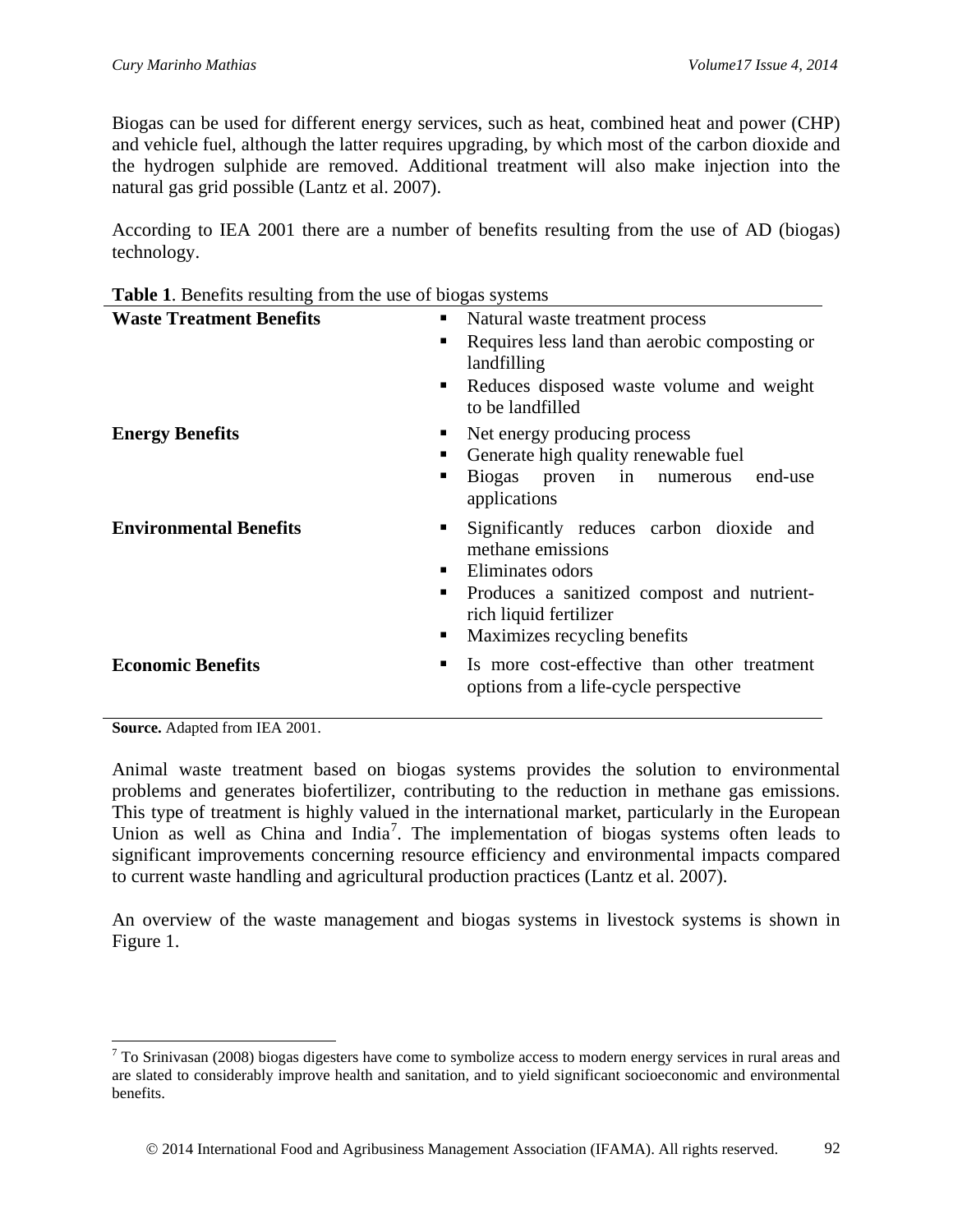

**Figure 1.** Overview of the waste management and biogas systems in livestock systems

In this schematic view, cattle and pig manure are the input to convert into biogas and biofertilizer, using biodigesters technology.

As Lantz et al. (2007), for Deutsche Energie-Agentur (DENA 2010) the use of biogas technology offers a way of avoiding the negative environmental consequences such as methane emissions and toxic gases. It can also lead to improvements in manure management on farms and prevent the dangerous flux of effluents into the waters.

Biogas production derived from animal waste is particularly important in swine and cattle producing countries with geographic dispersion between potential sites of animal waste recycling. Salomon (2007) clearly summarizes the importance of animal waste treatment:

*The employment of anaerobic digestion technology for waste treatment is possible and desirable given that it contributes to environmental conservation, makes modern production systems viable, and optimizes the enterprise's cost/benefit ratio (...) In the same way, rational use of raw material and correct waste management optimize productive systems to achieve a harmonious coexistence between man and the environment* (Salomon 2007, 81).

In fact, generation of biogas from the anaerobic digestion of biomass is a technology that can produce sustainable energy and also reduce the environmental risks associated with manure and waste management (Jiang et al. 2011).

Compared to other bioenergy systems, biogas systems are more complex, involving many actors such as municipalities, farmers and energy companies, with several factors influencing the system, acting as either incentives or barriers (Lantz et al. 2007). In effect, there are not only advantages, but disadvantages as well as we can see in Table 2:

As shown in Table 2, costs of biogas projects construction, operation and maintenance are high. Karellas et al. (2010) present techno-economic viability to evaluate of the feasibility of biogasto-electricity investments. In terms of costs are taken into consideration total plant costs (TPC)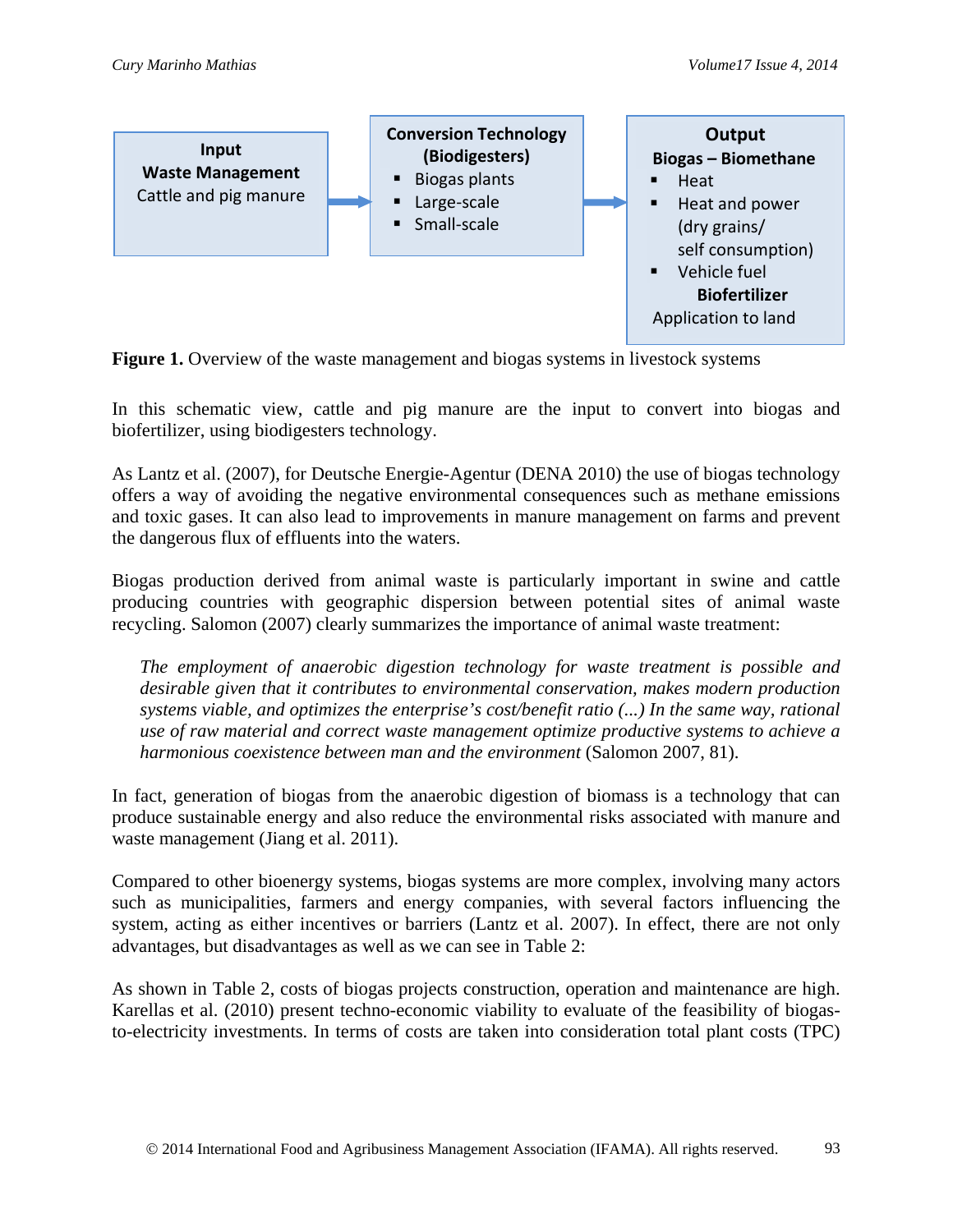and the CAPEX (the total project cost including development and contingency) $8$ . Furthermore are considered total operating costs  $(TOCs)^9$  $(TOCs)^9$ .

| <b>Advantages</b>                              | <b>Disadvantages</b>                               |
|------------------------------------------------|----------------------------------------------------|
| Improved sanitation                            | Laborious operation and maintenance                |
| Reduced pathogens                              | Limited lifespan $(\sim 20$ years for many plants) |
| Reduced disease transmission                   | Construction costly                                |
| Low cost energy source: cooking, lighting etc. | Less suitable in cold regions                      |
| Low cost fertilizer: improved crop yields      | Less suitable in arid regions                      |
| Improved living conditions                     | Negative perception where low functionality of     |
| Improved air quality                           | existing plants                                    |
| Reduced greenhouse emissions                   | Requires reliable feed source                      |
| Reduced nitrous oxide emissions                | Requires reliable outlet for treated sludge        |
| Less demand for alternative fuels              | Poor hygiene of sludge from mesophilic digestion   |
| Conservation of woodland                       | High construction costs relative to income of      |
| Less soil erosion                              | many potential users                               |
| Time saved collecting firewood                 |                                                    |
| $\mathbf{Source}$ Road and Tomplaton $(2011)$  |                                                    |

**Table 2.** Advantages and disadvantages of biogas technology

**Source.** Bond and Templeton (2011).

 $\overline{a}$ 

Although the process of producing methane from waste biomass materials has been known for over a century, the cost of techniques for using this process have been considered to be too expensive and not economically competitive with the price of natural gas. Due to the costs involved, production of methane from biomass has continued to be an underutilized process for generating renewable energy (Albertson et al. 2006).

There are several methods to assess the economic viability of biogas systems. According to Djatkov et al. (2012) assessment of overall performance of biogas plants has been seldom reported. Two popular methods are Multi Criteria Decision Making (MCDM) method and Data Envelopment Analysis (DEA) for assessing biogas plants with respect to economic, environmental and social criteria.

Another method, which considers a broader analysis, is life cycle assessment (LCA). LCA is a method that takes into consideration all inputs and outputs. It is a methodological framework for estimating and assessing the environmental impacts attributable to a product's life-cycle, i.e., from raw material acquisition, through the production and use phases, to waste management at end of life (Poeschl et al. 2012). There is an extensive literature review based on LSA, including applied to some countries (Patterson et al. (2011); Poeschl et al. (2012); Ishikawa et al. (2006); White et al. (2011)).

<span id="page-7-0"></span> $8$  Include the costs of the basic equipment plus costs for erection, piping, instrumentation, electrical works, civil works, buildings, engineering, management, commissioning, contingency and interest during construction.<br><sup>9</sup> Include: 1) personnel (labor) costs and overheads; 2) Operation and maintenance (O&M); 3) Consumables; 4)

<span id="page-7-1"></span>Utilities (electricity and heat); 5) Liquid fertilizer disposal; 6) Feedstock cost; 7) Contingency; and 8) Amortisation.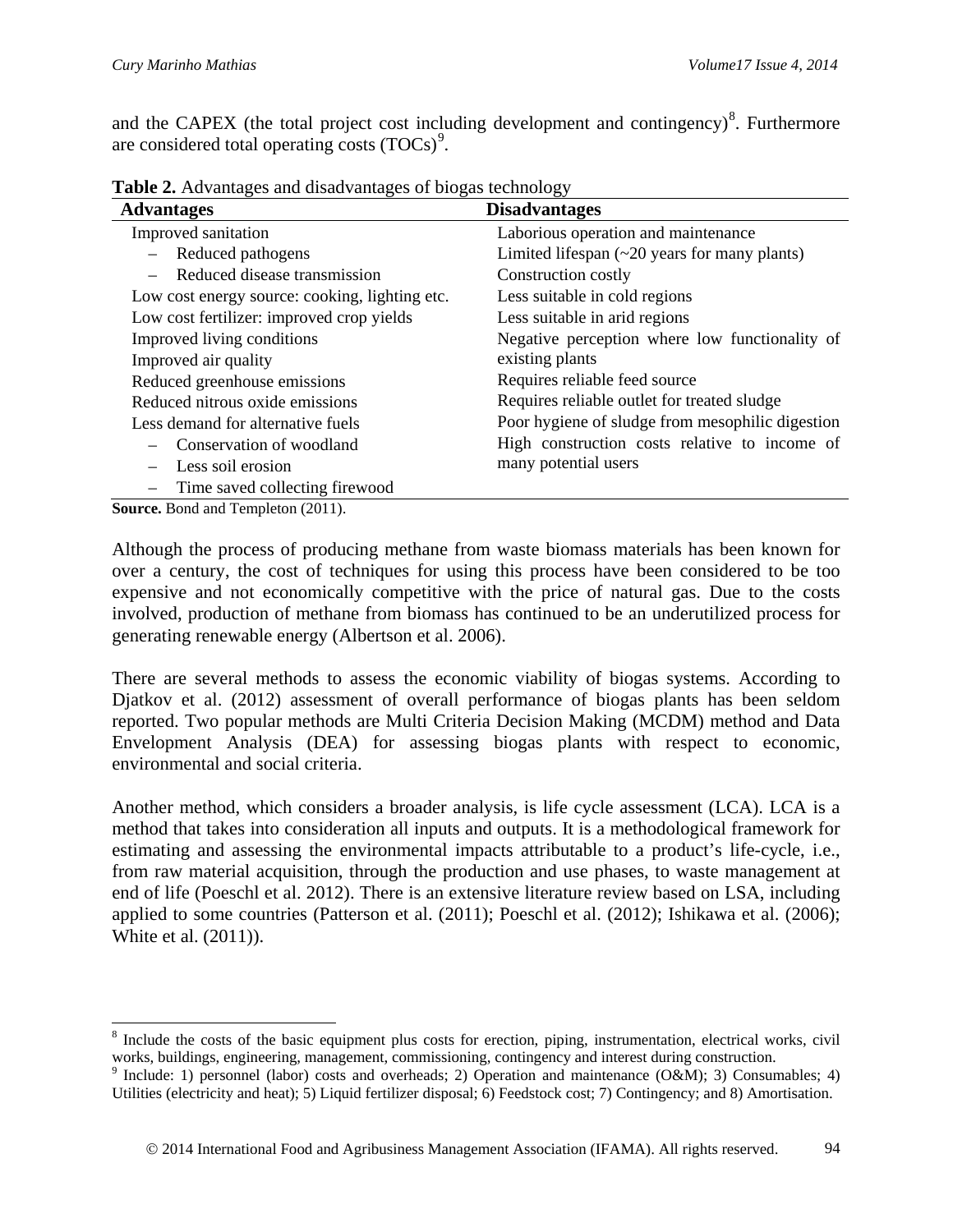The economic factor of biogas system development is important, but it is not the only factor and, according to international experience, it is hardly the most decisive. According to Djatkov et al. (2012, 105):

*Economic parameters, particularly profit, are the most important performance indicators for biogas plant owners. However, it is necessary to consider other aspects of biogas plant performance that directly or indirectly influence the economic performance. Although economic performance may be satisfactory, there is a chance to improve other aspects and achieve even greater profit. Apart from the micro-economy, benefits of biogas installations for the society are energy production from renewable sources and mitigation of environmental impacts.*

It is exactly because of these indirect objectives, which are not necessarily economical, that the presence of the State is fundamental to the development of biogas systems. That will be shown from the lessons on international experiences.

## **Biogas Production: Some Lessons from International Experience**

Biogas production from animal waste is particularly useful in countries with swine and cattle herds and where the possible sites for residue use are geographically dispersed (Mathias and Mathias, 2013). That is the case of Brazil, China and India, where locally produced biogas can be used in the farms themselves, whether for electricity generation for local supply (avoiding investments in the expansion of energy distribution networks to remote areas), for generation of thermal energy (useful in countries with harsh winters) or for drying grain (in farms with simultaneous cattle raising and production of foods that require thermal processes). If such farms are already connected to distribution networks of electricity or natural gas, the excess energy (electricity or methane, as long as specified) could be injected into the networks to increase the country's energy supply and reduce its dependence of possible energy importation and delaying the need for investment in energy generation and network expansion.

There are different biogas technologies on the market, mainly in China and India, countries from which Brazil could take some lessons in biogas development.

#### *Biogas Technologies on the Market*

Biogas plants of all sizes and different levels of sophistication exist. Of course, the main interest is the biogas plants for livestock manure. Karellas et al. (2010) emphasize that anaerobic digesters are separated according to their operation type (batch, semi-continuous or continuous operations). It is particularly noted that anaerobic digestion technology has recently been developed to suit the conversion of energy crops. According to the aforementioned authors, when it comes to plant size, anaerobic digestion of organic wastes and energy crops can be divided in:

Horizontal digesters (volume  $50-150$  m<sup>3</sup>) suitable for the smallest size plants and wellsuited for treatment of cow and poultry manure as well as feedstocks with increased TS (energy crops) due to the very good mixing conditions.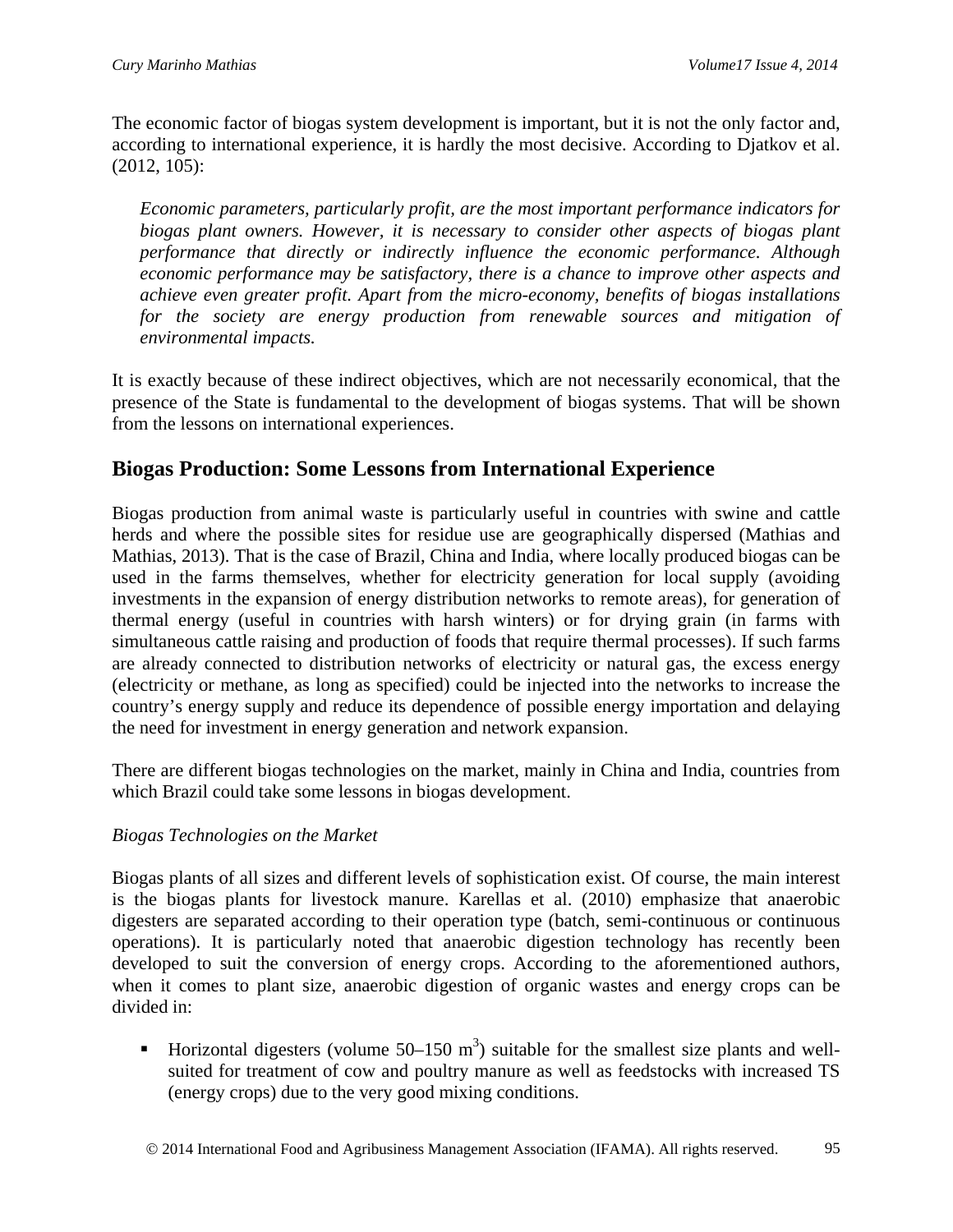- Upright standard agricultural digesters (volume  $500-1500$  m<sup>3</sup>, with height 5–6 m and diameter 10–20 m). The tanks are equipped with an internal heating system and external motor(s) for mixing, while in the top of the tank a double-membrane, gasholder roof is fitted. This device has a treatment capacity of up to  $10,000$  m<sup>3</sup>/ year and the hydraulic retention time is between 3 and 80 days depending on the input substrate.
- Upright large digester (volume 1000–5000 m<sup>3</sup>, with height 15–20 m and diameter 10–18 m). In these devices the input material is pre-heated and mixing is performed by centrally located, continuously operating, roof-mounted mixer. The advantages of preheating and continuous mixing achieve much lower hydraulic retention times (20–30 days). This type of digester is used for the treatment of up to  $90.000 \text{ m}^3$  year per single unit. Larger centralized plants (i.e. in Denmark or Germany) have often two or more such digesters.

Sakar et al. (2009) present a literature review of anaerobic digestion technology in poultry and livestock waste treatment. They present four major reactor types of anaerobic digesters used to treat livestock waste and produce biogas $10$ :

- CSTR (continuously flow stirred tank reactors),
- UASB (up-flow anaerobic sludge blanket),
- UAF: (up-flow anaerobic filter)
- **Baffled**

Choice of reactor type is determined by waste characteristics, especially particulate solid contents or total solids (TS). High TS feedstocks and slurry waste are mainly treated in CSTRs, while soluble organic wastes are treated using high-rate biofilm systems such as anaerobic filters, fluidized bed reactors and upflow anaerobic sludge blanket (UASB) reactors (Karellas et al. 2010).

There are many types of biogas plants in Europe, categorized according to the type of digested substrates, according to the technology applied or according to their size. The biogas plants digesting manure are categorized as agricultural biogas plants, and they usually co-digest manure and other suitable organic residues, many of them of agricultural origin as well. A common classification of the agricultural biogas plants is: (1) the large scale, joint co-digestion plants<sup>[11](#page-9-1)</sup> and (2) the farm scale plants (Holm-Nielsen et al. 2009).

Modern developments in agricultural waste digestion have developed the concept of centralized anaerobic digestion (CAD) where many farms co-operate to feed a single larger digestion  $plant<sup>12</sup>$ . The wastes provided to this will be principally agricultural manures and production

<span id="page-9-0"></span><sup>&</sup>lt;sup>10</sup> A low-technology option is covered lagoons, which are dug in the ground, waterproofed, and covered with plastic tarpaulin to isolate and contain the biogas.  $\overline{a}$ 

<span id="page-9-1"></span><sup>&</sup>lt;sup>11</sup> The joint biogas plants co-digest animal manure collected from several farms, mixed with suitable organic residues from the food and feed industries and from the overall society. The joint biogas plants are usually of large scale, with digester capacities ranging from, e.g., few hundreds  $m^3$  up to several thousands  $m^3$  (Holm-Nielsen et al. 2009)

<span id="page-9-2"></span> $12^{\text{12}}$  Centralized energy schemes of AD are under detailed investigation by industries and governments in many highincome industrial countries. In fact, there are now over 800 farm-based digesters operating in Europe and North America (Batzias et al. 2005).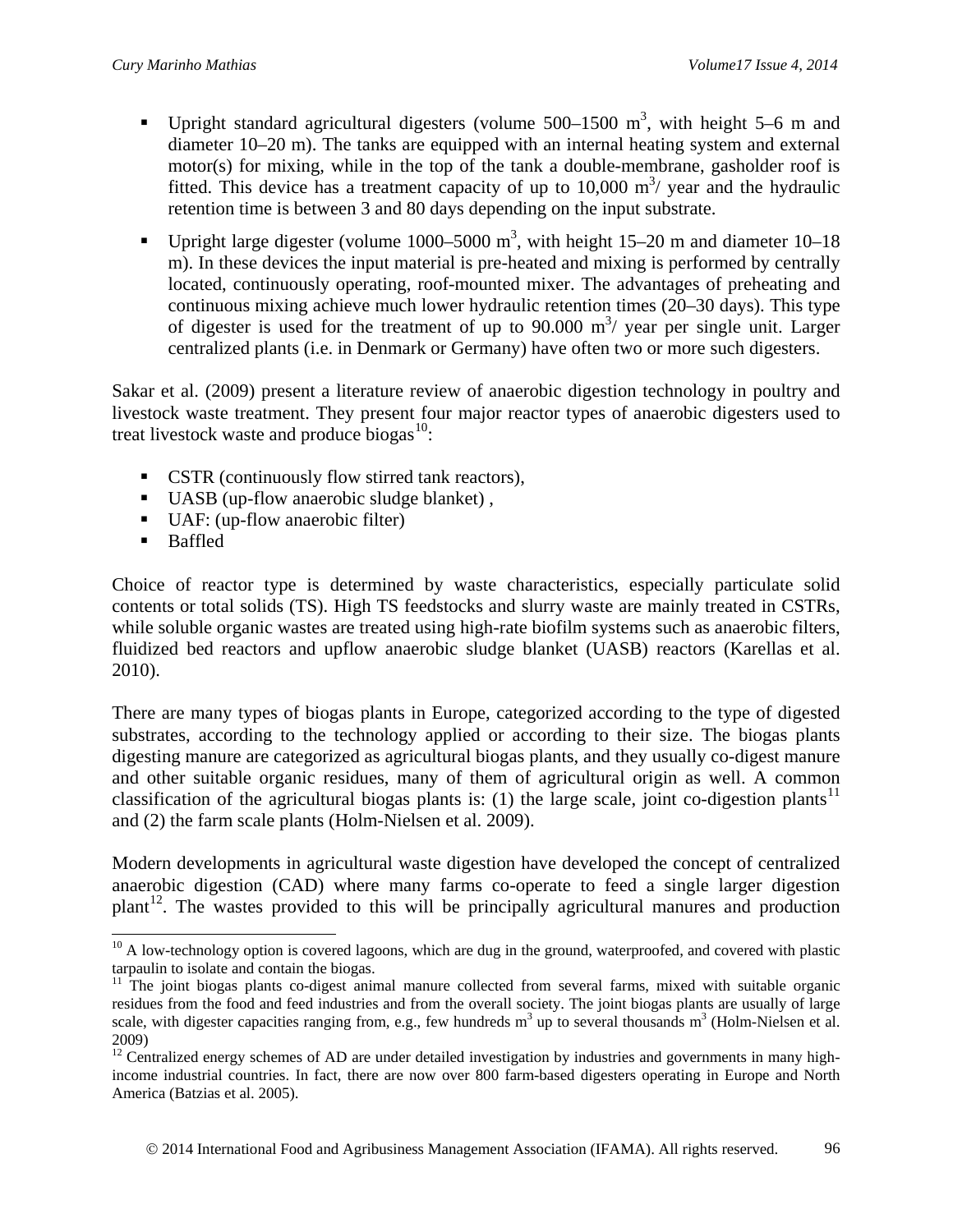$\overline{a}$ 

residues but in some cases small amounts of industrial and municipal wastes will also be treated (IEA 2001).

Medium and large-scale biogas plants can treat the large amounts of manure produced by largescale livestock and poultry farms and also municipal and industrial organic waste streams (Jiang et al. 2011). The large digesters provide large amounts of renewable energy to society and due to the larger size of the plant there may be technology and management skills available to ensure an efficient distribution of the digestate to neighboring farmers, who can use this high-value organic fertilizer to meet crop needs. The cost per unit of gas produced is also reduced due to the economies of scale that can be made.

The farm scale biogas plants co-digest animal manure and slurry from one single farm or, rarely two or three smaller neighboring farms. The applied technology is similar to the joint biogas plants and the farm scale plants are usually established at large pig farms, confronting themselves with environmental problems due to excess of slurry production. The farm scale biogas plants apply also pre- and post-treatment and separation technologies (Holm-Nielsen et al. 2009).

Farm scale plants are more common in developing countries. Currently, decentralized farm based manure facilities represent probably the most common AD-technology in low income agricultural countries; e.g. six to eight million family sized low-technology digesters are used in China and India to provide biogas for cooking and lighting (Batzias et al. 2005). It will be discussed ahead in details.

China and India dominate the best technologies in the use of biodigesters<sup>13</sup>. The primary objective of the Chinese is to obtain biofertilizers for food production. In contrast, India's aim is to reduce the great energy deficit. The biodigester models are distinct: the Chinese model is simpler and less expensive, and the Indian model is more sophisticated and technical in order to take the most advantage of biogas production (Bond and Templeton 2011).

According to Chen et al. (2012), a household-scaled biogas is a system with one digester occupying 8–20m. <sup>3</sup> China has achieved breakthroughs in the construction and process technologies of household-scaled digester. Standardized series of digester types have been manufactured according to different climates, materials, and uses. The basic types are hydraulic pressure digester, floating cover digester, semi-plastic-type digester, and tank digester.

China's biogas production technologies are fully developed to take on environmental protection, energy production, and integrative utilization. Almost all kinds of anaerobic digesters have been applied, including continuous stirred tank reactor (CSTR), plug flow anaerobic reactor, up-flow anaerobic sludge blanket, up-flow solids reactor (USR), anaerobic contact digester, anaerobic sequential batch reactor, anaerobic Baffled Reactor, up-flow blanket filter, inner circulation

<span id="page-10-0"></span> $<sup>13</sup>$  There is a very significant biogas industry in Europe, especially in Germany (Ferreira et al. (2012); Holm-Nielsen</sup> et al. (2009); Karellas et al. 2010). But because of spatial and economic similarities, this work will focus on China's and India's case.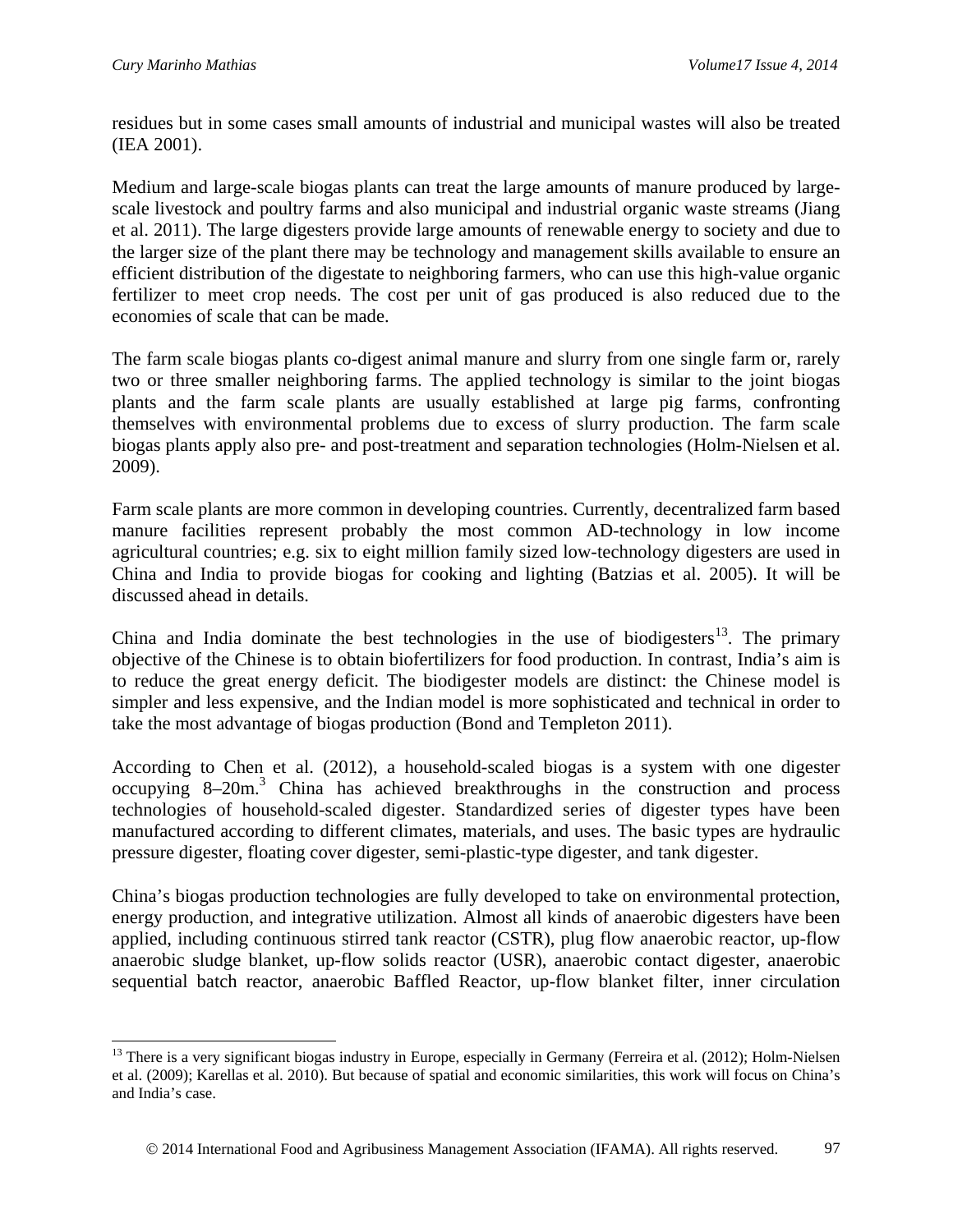reactor, expanded granular sludge blanket, among others. However, the biogas plants with CSTR and USR technologies are prominent, comprising 65% of all plants (Chen et al. 2012).

The technologies for the development of biogas systems are widely developed and accessible, however high investments are often required, and international experience has shown that this is a discouraging factor. Thus, a strong presence of government policies has been instrumental to the development of biogas systems, both in developed and developing countries. Given the socioeconomic and territorial similarities, India and China can provide some lessons to Brazil.

#### *Chinese and Indian Experiences: Lessons for Brazil*

The development of biogas technology in China and India is based on animal management, especially swine and cattle livestock production. Bond and Templeton (2011) present a history of biogas and assess its future in developing countries, particularly China and India. According to the authors, starting in the 1970s, China promoted the use of biogas in all rural residences in the country.

Jiang et al. (2011) also present an overview of China's biogas industry. The authors describe the enormous Chinese livestock production, which favors biogas production, once generation of biogas from the anaerobic digestion of biomass is a technology that can produce sustainable energy and also reduce the environmental risks associated with manure and waste management. A set of actions of the government promoted a great biogas development in China.

According to Chen et al. (2012) by the end of 2010, 38.51 million household-scaled biogas digesters in rural China were built, with an annual biogas output of 13.08 billion  $m^3$ . Today, China is the largest biogas producer and consumer worldwide. More than 72,600 biogas plants deal with agricultural wastes; the industry has a total digester capacity of 8.57 million  $m<sup>3</sup>$  and annual output biogas of 1.05 billion  $m^3$ . Of these there are 4,641 large-scaled biogas plants, 22,795 medium-scaled biogas plants, and 45,259 small-scaled biogas plants, with a total digester capacity of 3.60 million  $m^3$ , 3.07 million  $m^3$ , 1.90 million  $m^3$ , respectively, and annual biogas output of 613 million m<sup>3</sup>, 277 million m<sup>3</sup>, 164 million m<sup>3</sup>, respectively.

Jiang et al. (2011) present three policy measures to biogas systems development in China: i) Energy policies; ii) Environmental policies; and iii) Economic policies.

The framework for energy policies in China is the "Renewable Energy Law" which provided incentives for biogas production in 2006. This shows that a country with ample reserves of hydrocarbons, particularly coal and more recently non-conventional natural gas, also has an interest in the use of biogas and other alternative energies.

In order to control the pollution from livestock and poultry production facilities, the following measures of environmental policies have been established and implemented: ''Discharge Standard of Pollutants for Livestock and Poultry Breeding'', ''Management Approach for Pollution Prevention of Livestock and Poultry Farms'' (2001), ''Criteria for evaluating the environmental quality of the livestock and poultry farm'' (2004) and ''Technical Specifications for Pollution Treatment Projects of Livestock and Poultry Farms'' (2009). The construction of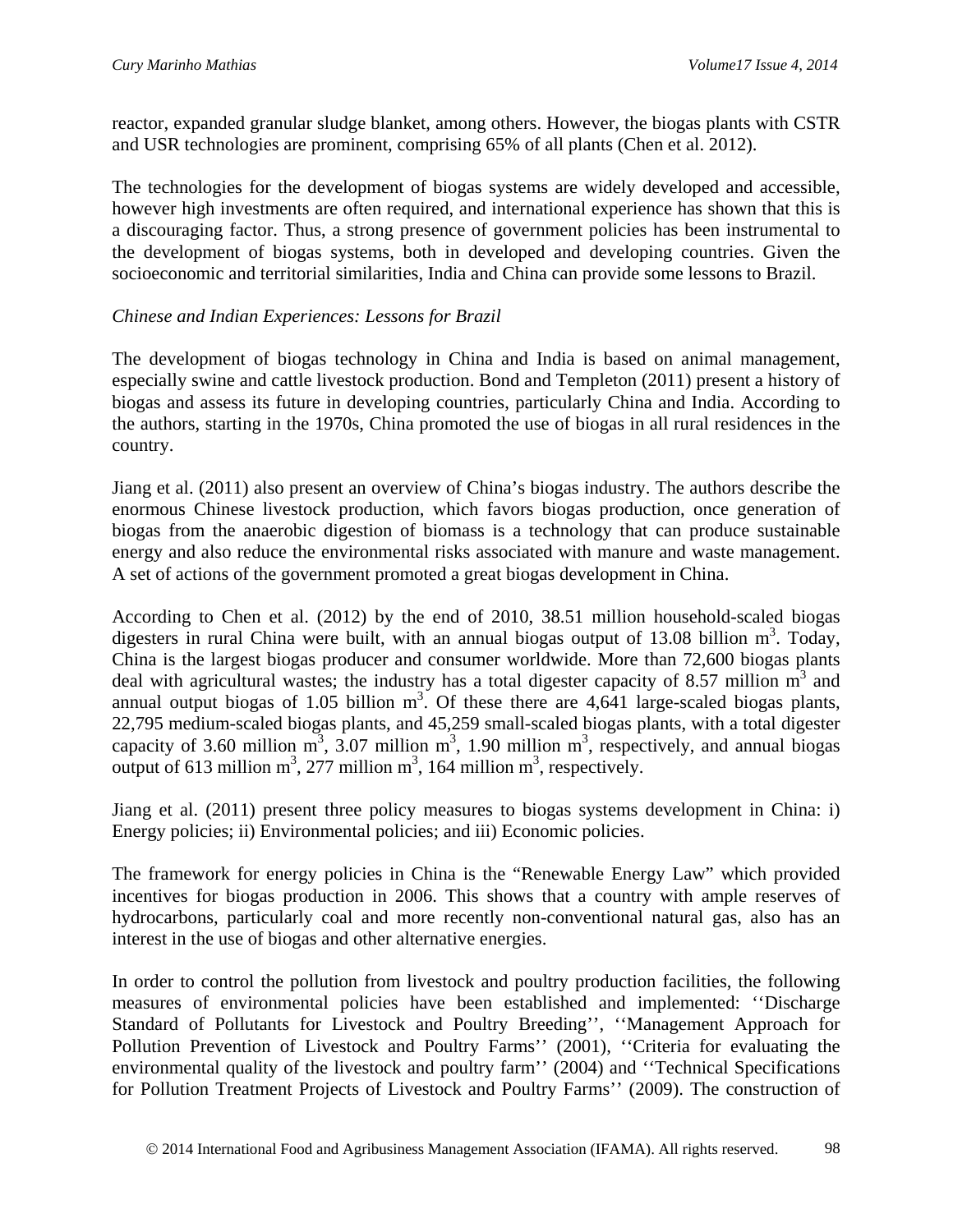medium and large-scale livestock and poultry farms also comes under the ''Environmental Impact Assessment System'' and the ''Three Simultaneous Systems''.

Finally, in terms of economic policies, the central government has given high priority to the rural biogas sector. The support is given through rural small-scale, public, infrastructure projects and rural basic construction projects, particularly since the implementation of the ''National Debt Project for Rural Biogas Construction'' in 2003. From 2003 to the end of 2009, the total investment from the central government to the rural biogas industry reached over 19.0 billion  $CNY<sup>14</sup>$ , of which about 82% went to the construction of household biogas digesters, about 10% went to the construction of medium and large-scale biogas plants, and about 8% financed service systems.

Despite the outstanding achievements, particularly in rural biogas production, Chen et al. (2012) points out many problems and challenges to biogas industry:

- 1. Some biogas plants are in fact underutilized. This development can be attributed to the poor economic benefits resulting from the low integrative utilization rate of biogas production and the unstable supply of raw materials caused by fluctuations in livestock breeding;
- 2. Inferior equipment technology and low level of industrialization. Low manufacturing, lack of species, poor durability, and inadequate product support are just some of the problems confronting the biogas production industry;
- 3. Policies and incentives need to be improved, and subsequent service abilities must be strengthened. Policies, regulations, and standards for the construction and integrative utilization of large and medium-scaled biogas plants are currently far from industry standards;
- 4. Faulty market impacts on integrated benefits of biogas which have yet to be felt. In turn, problems such as weak demand and an immature biogas market, deficiency in matched measures and market orientation, and long-term payback period have been highlighted.

India, with its vast territory and widely dispersed rural properties, granted government subsidies for the construction of 4 million family biogas plants between 1999 and  $2007^{15}$ . Since the early 1980s, the country has conducted a project known as the National Project on Biogas Development (NPBD), which provides funding and training to the various development programs proposed by the government<sup>[16](#page-12-2)</sup>. These government subsidies for the development of family biodigesters covered 30% to 100% of the total price of equipment between 1980 and 1990 (Bond and Templeton 2011).

<span id="page-12-0"></span><sup>&</sup>lt;sup>14</sup> CNY is the abbreviation of Chinese Yuan, and a dollar equivalent to 8.07 CNY at Jan 1, 2006 and 6.62 CNY at Jan 1, 2011 (Jiang et al. 2011).<br><sup>15</sup> Vijay et al. (1996) present an alternative concept of community biogas plants, a rural industrial complex, once use  $\overline{a}$ 

<span id="page-12-1"></span>of biogas for applications in small industries were found to be more successful. There are some advantages in terms of local resource utilization, decentralized energy generation, diversified rural activities, environmental friendliness, etc. The activities of the complex are centered on the biogas plant and dairy unit.

<span id="page-12-2"></span><sup>&</sup>lt;sup>16</sup> In the beginning of the1990's an estimation of biogas generated by cattle dung in India would be equivalent to nearly 195 billion KWh of energy annually (Vijay et al. 1996).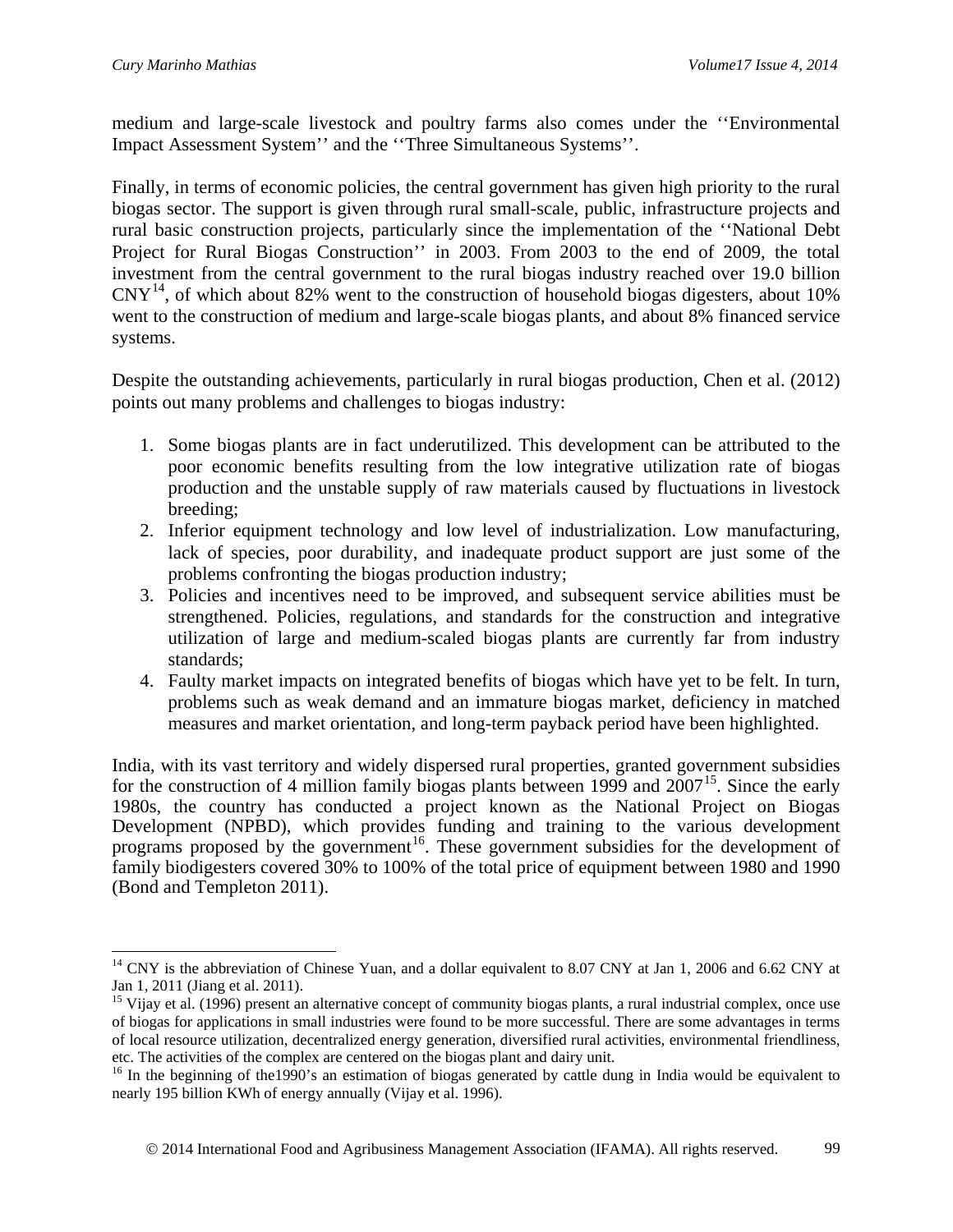According to Gopinathan and Sudhakaran (2009) energy security is a growing concern for India's energy policy. During 2000–2006 period a Planning Commission constituted a series of committees such as Hydrocarbon vision-2025, India vision-2020, and Integrated Energy Policy-2006 and prepared an integrated energy policy linked with sustainable development addressing all aspects of energy use and supply. The broad vision behind the energy policy was to reliably meet the demand for energy services of all sectors at competitive prices. In addition, essential energy needs of all households must be met even if that entails subsidies to vulnerable households. The demand must be met through safe, clean, and convenient forms of energy at the least cost in a technically efficient, economically viable, and environmentally sustainable manner. Considering the set of energy services options, biogas is one of the renewable energy resources with the highest potential for growth in India according the mentioned authors.

Given the similarities in the size of their territories and the large number quantity of cattle and swine, two of the most important developing countries that successfully use biogas systems can share their experiences and provide examples for Brazil to follow. As in China and India, Brazil's vast swine and cattle herds represent a significant potential for biogas (biomethane) production. Concurrently, waste treatment reduces environmental problems and allows the production of organic fertilizer. Waste treatment also contributes to reduction in GHG emissions, which is highly valued particularly in the European Union. International experience shows that China and India are the main examples of positive external factors derived from the development of biogas systems. In Brazil's case, it is possible to identify opportunities, especially in the Southern region where cattle and swine production is concentrated.

Undoubtedly, Chinese and Indian experience suggests that the development of biogas systems requires a set of focused political measures with strong government participation, particularly with regard to the legal framework and the financial incentives provided. Another topic highlighted in international experience is the incentive for the development of small biogas plants in rural areas (Mathias and Mathias 2013).

Although not described here, the experience of developed countries also indicates great governmental support. According to Gerber et al. 2007, experience in both developed and developing countries confirms that a laissez-faire approach, simply standing back and allowing market forces to play out, is not a viable option. In the absence of effective policies, many of the hidden costs of increased livestock production – cleaning up the environment, expanding safety nets and economic opportunities for poor traditional livestock owners, and fending off threats to veterinary and human public health, are eventually charged to governments and the public.

#### **The Potential of Biogas Production in Brazil's Swine and Cattle Livestock Production**

#### *Status of Livestock Sector in Brazil, According Census Data*

The literature indicates that the biogas production initiatives in Brazil are incipient and isolated. In reality, renewable energies in general are still classified as "alternative", which renders them inferior to hydropower, still considered the noblest renewable source (Bley Jr. et al. 2009). Sector statistics ignore the energy potential of organic residues, if not for the purposes recorded in the distribution of spaces of the so-called alternative energies, then at least for the correct identification of the economic potential that these residues and effluents represent to their generators.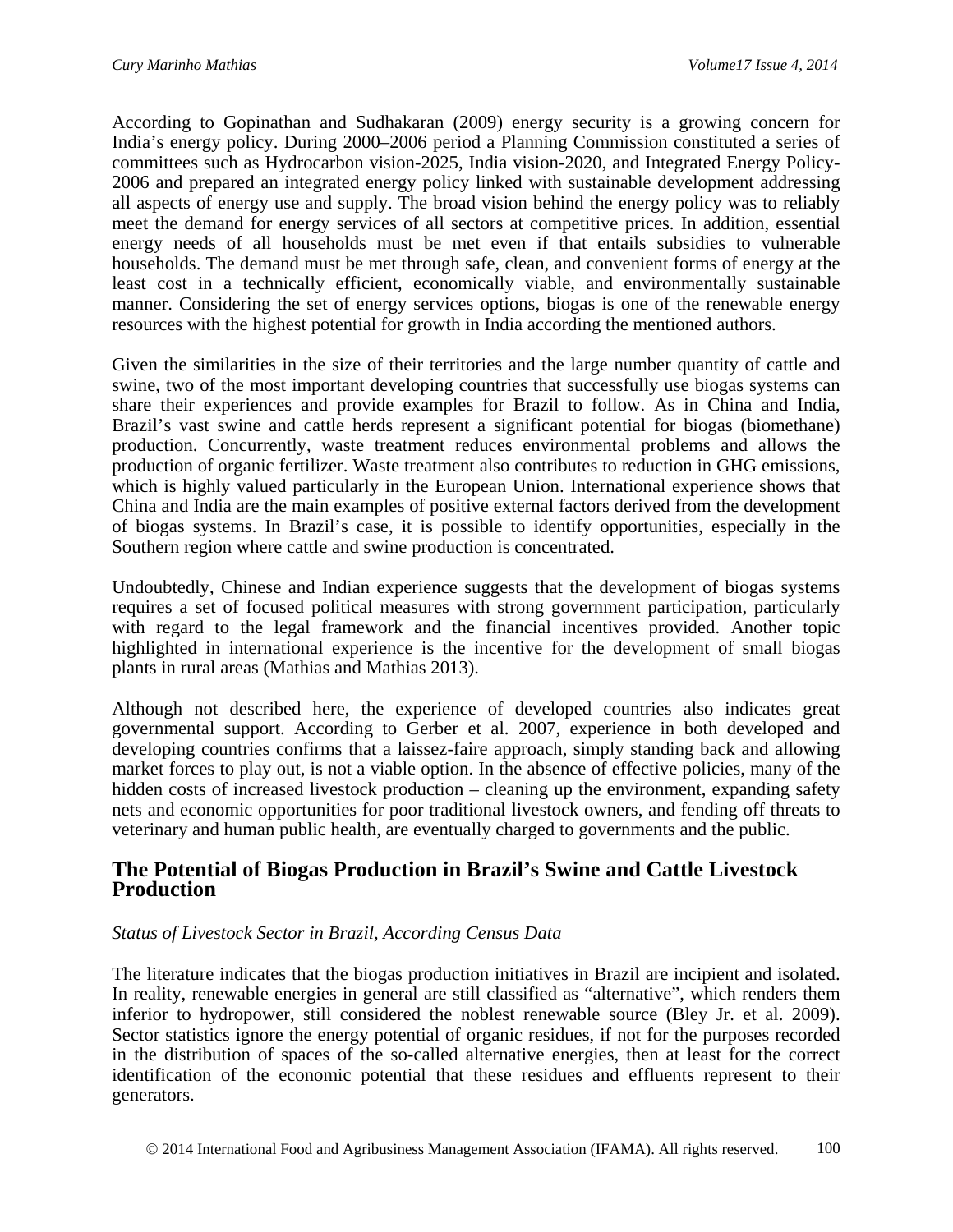Even though initiatives for biogas generation from animal waste are isolated, there is significant potential for it in Brazil's rural areas, particularly in cattle and swine farms. The Southern region has characteristics that are very favorable to the development of biogas systems, given that it holds a large part of the cattle and swine production.

In 2006, the Agricultural and Livestock Census counted 5,175,489 agricultural and livestock establishments and data show that there is room for the development of biogas systems in Brazil and particularly the Southern Region<sup>[17](#page-14-0)</sup>, where intensive production is very significant and where most of the heads of swine and cattle are concentrated. Table 3 shows that only a few properties have adequate treatment for manure:

| <b>Brazil</b> and<br><b>Southern Region</b> | Total<br>properties | <b>Treatment in</b><br>anaerobic<br>lagoon | <b>Treatment</b> in<br>open tanks | <b>Treatment in</b><br>bio-digester | <b>Treatment</b><br>with<br>composting | <b>Treatment</b><br>elsewhere |
|---------------------------------------------|---------------------|--------------------------------------------|-----------------------------------|-------------------------------------|----------------------------------------|-------------------------------|
| <i>Brazil</i>                               | 5,175,489           | 3.269                                      | 131.232                           | 2,387                               | 31.849                                 | 27.197                        |
| Southern Region                             | 1.006.181           | 1.618                                      | 82,609                            | 1,223                               | 21.379                                 | 7,877                         |
| Paraná                                      | 371,051             | 490                                        | 13,036                            | 393                                 | 6.271                                  | 3,043                         |
| Santa Catarina                              | 193,663             | 529                                        | 28,016                            | 490                                 | 7.823                                  | 1,478                         |
| Rio Grande do Sul                           | 441.467             | 599                                        | 41.557                            | 340                                 | 7,285                                  | 3,356                         |

|  |  | Table 3. Treatment of manure per establishment. Brazil and Southern Region, 2006. |  |  |  |
|--|--|-----------------------------------------------------------------------------------|--|--|--|
|  |  |                                                                                   |  |  |  |

**Source.** IBGE, Agricultural and Livestock Census 2006.

Not only is there a small number of properties with waste treatment, but most of them use treatment in open tanks. Treatment in biodigesters was insignificant in 2006. A simple data analysis shows that there is room to adopt policies that allow the treatment of animal waste with simultaneous generation of biogas and biofertilizer.

The first conclusion drawn from the analysis of the Table 3 is that, if the deficiencies of Brazil's rural areas were addressed with biogas systems, there could be immediate benefits from an economic perspective (at the very least energy generation for private consumption and biofertilizers) and from an environmental perspective (animal waste treatment).

According to Deutsche Energie-Agentur (DENA 2010), a variety of systems for the storage and treatment of pig manure exist in Brazil, particularly in southern region, all of which collect the manure with the aim of degrading the organic matter with anaerobic fermentation and reducing the number of pathogenic germs. The most common manure management system in use in Brazil is the open tank or lagoon known as an *Esterqueira*. The manure is stored and stabilized here and then removed and spread as fertilizer. The system is characterized by low implementation costs and easy operation, but the significant physical area required to distribute the sludge and the low nitrogen removal efficiency are a disadvantage.

The Canadian biodigester is the most common model used in the south of Brazil. This has a digester volume of  $150m^3$ , a 0.8mm PVC cover, a hydraulic retention time of about 30 days, an internal combustion motor and a 1mm PVC gas holder with a capacity of  $136m<sup>3</sup>$ . It is designed to treat the manure from a 50 sow pig farm during a complete production cycle. The gas is pumped to a heat control device where water vapor and then volatile sulfides are removed. The resulting biogas is used to heat poultry farms, and in domestic applications or grain driers (DENA 2010).

<span id="page-14-0"></span><sup>&</sup>lt;sup>17</sup> There are three states in the southern region: Paraná, Santa Catarina, and Rio Grande do Sul.  $\overline{a}$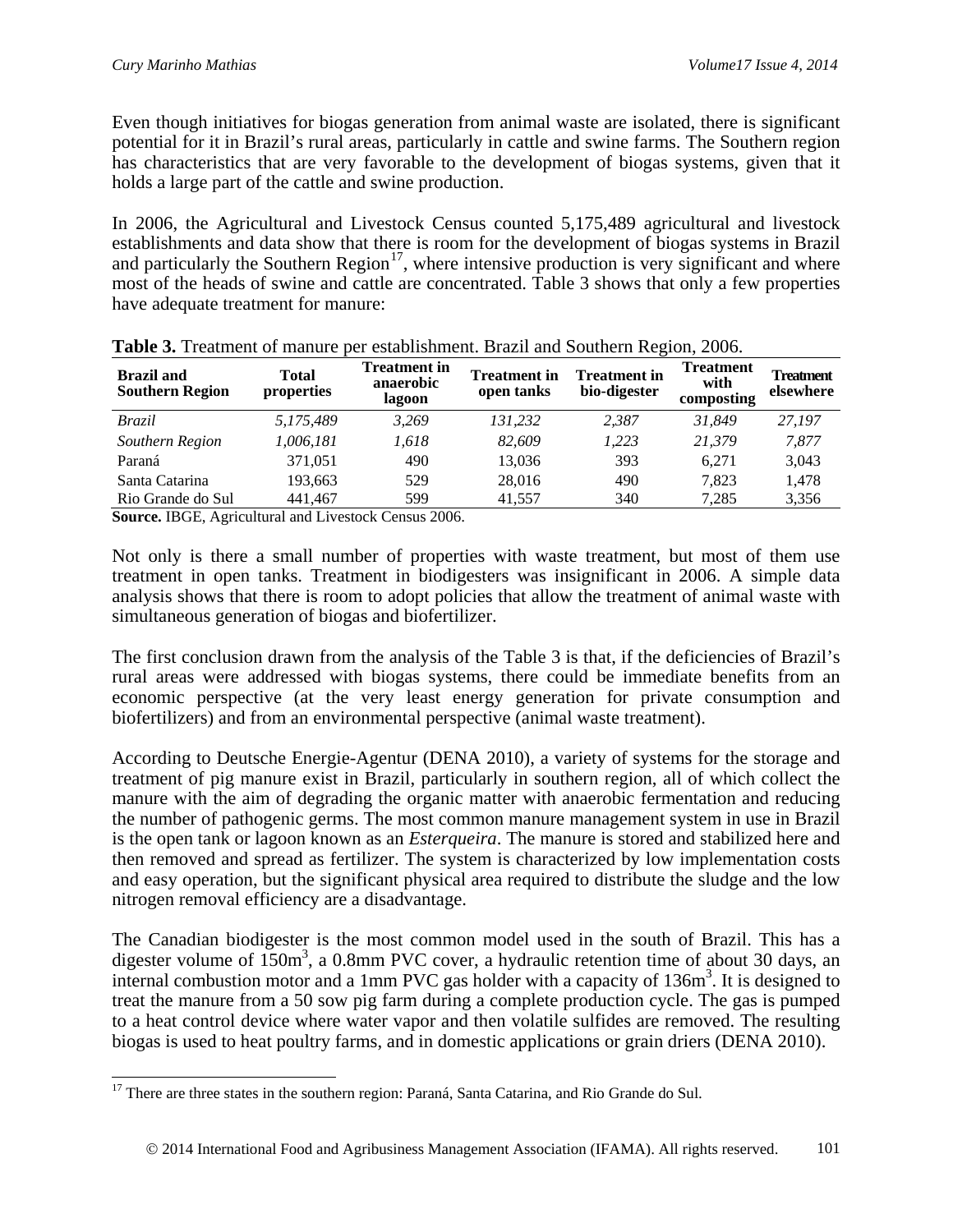In the next section, we present an estimation of the potential for biogas production, based on Agricultural Census data.

#### *Brazil's Potential for Biogas Production within Swine and Cattle Livestock Production*

In this section, we estimate the potential for the generation of biogas derived from cattle and swine waste. The methodology used to obtain this estimate is based on descriptive statistics data<sup>18</sup>. In Brazil's case the most recent Agricultural and Livestock Census was published in 2006 by IBGE, which shows the structural data of Brazilian agriculture and livestock production. The information needed to obtain the estimates for animal waste and, consequently, biogas production refers to the total heads of swine and cattle. In the case of swine, the information of interest is the total number of heads and, in the case of cattle, the number of confined animals, as the objective is to obtain biogas from dry animal waste, which is not possible in extensive cattle farming. In sum, we use the following formula:

$$
BP_t = NHxDMxE_t
$$

Where:

- **B**P<sub>t</sub> = is the theoretical biogas potential (biomethane CH<sub>4</sub>) over the time in  $(m^3/CH_4)$
- $\bullet$  t = time (here is daily production)
- $\blacksquare$  NH = the number of livestock heads
- $\blacksquare$  DM = drv manure
- $E_t$  = coefficient to convert a given slurry (dry manure from cattle or pig) into biogas  $(m^3/CH_4)$ .

The data from the Agricultural and Livestock Census (IBGE 2007) included in Table 4 shows the number of swine in the country in 2006, which exceeded 31.1 million heads, more than half of them (16.7 million) concentrated in the Southern region. Although the number of heads of cattle is far greater (nearly 200 million), only confined animals can be considered for the potential of waste generation, which in 2006 exceeded 4 million heads including a little over 600 thousand heads in the Southern Region.

|                          | <b>Swine</b>   |            | <b>Confined Cattle</b> |           |
|--------------------------|----------------|------------|------------------------|-----------|
| <b>Region and States</b> | Number of      | Number of  | Number of              | Confined  |
|                          | establishments | heads      | establishments         | animals   |
| <i>Brazil</i>            | 1,496,107      | 31,189,339 | 20,864                 | 4,049,210 |
| Southern Region          | 451,870        | 16,750,420 | 5,750                  | 603,153   |
| Paraná                   | 135,477        | 4,569,275  | 2,633                  | 366,577   |
| Santa Catarina           | 82,324         | 6,569,714  | 1,299                  | 77,104    |
| Rio Grande do Sul        | 234,069        | 5,611,431  | 1,818                  | 159,472   |

**Table 4.** Number of heads of swine and confined cattle. Brazil and Southern Region: 2006

**Source.** IBGE (2007)

With the number shown in Table 4 and the estimates of daily production of dry material from swine and cattle waste, it is possible to calculate the potential for waste production in tons/day.

<span id="page-15-0"></span><sup>&</sup>lt;sup>18</sup> A very common approach to estimate the potential of biogas production is based on descriptive statistics and applied to different countries or regions. See Chen et al. (2012) to China's case, White et al. (2011) to Ontario's case and Bond and Templeton (2011) to developing world.  $\overline{a}$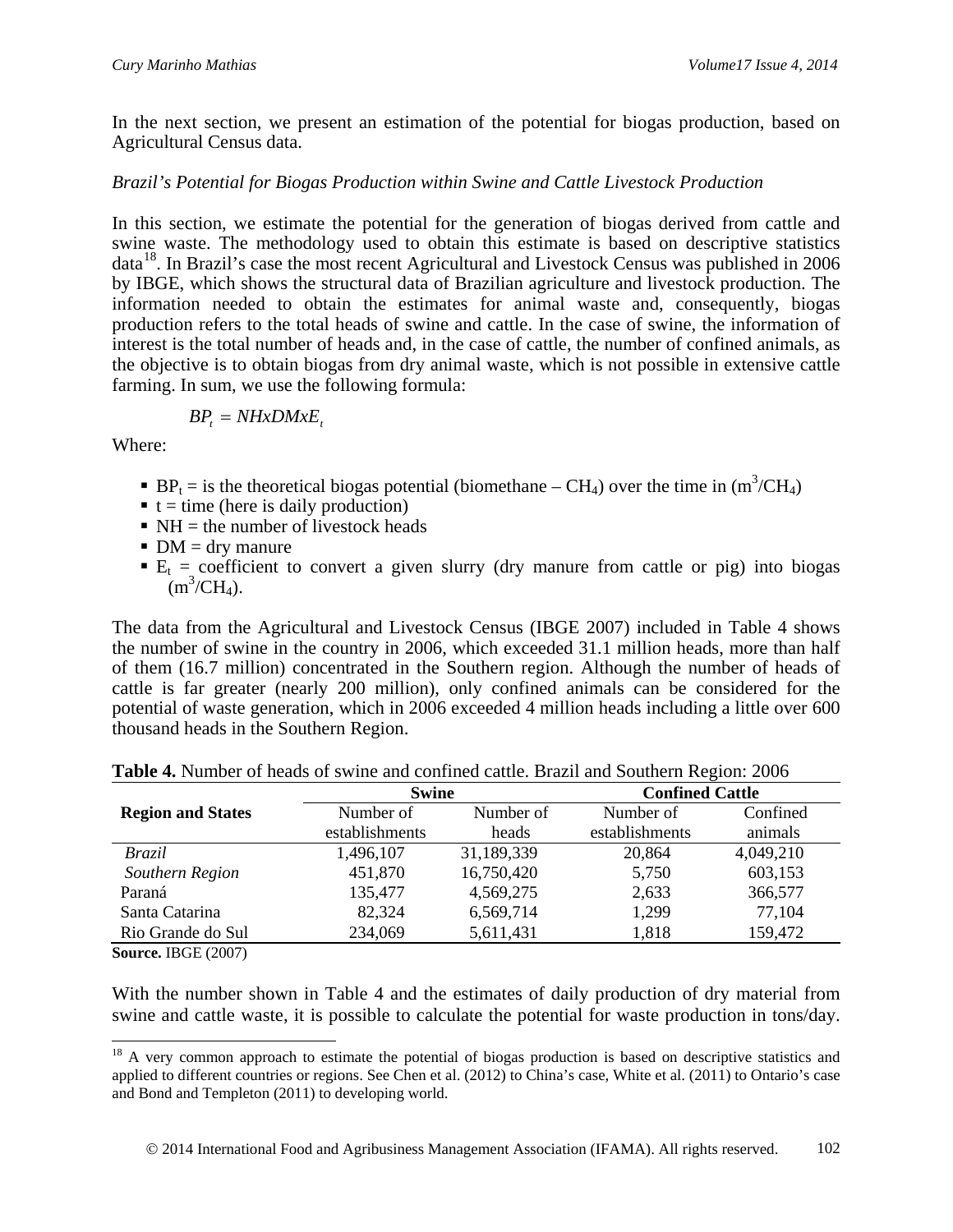Considering that swine produce 2.3 to 2.5 kg of dry waste per day and that cattle produce 10 to 15 kg per day (Solomon and Lora 2005), it is possible to estimate two scenarios with scenario 1 being the lowest and scenario 2 being the highest. The indicator for conversion of animal waste into biogas, more precisely methane gas<sup>[19](#page-16-0)</sup>, is provided by Castanón (2002): for beef cattle,  $40m<sup>3</sup>$ of methane gas per ton of dry material and, for swine,  $350m<sup>3</sup>$  of methane gas per ton of dry material<sup>[20](#page-16-1)</sup> (Table 5).

| Table 5. Brazilian coefficients of biogas conversion |  |  |
|------------------------------------------------------|--|--|
|------------------------------------------------------|--|--|

| <b>Coefficients</b>                                               | <b>Swine</b> | <b>Confined Cattle</b> |
|-------------------------------------------------------------------|--------------|------------------------|
| Dry manure $(kg/day)$                                             | $2.3 - 2.5$  | 10-15                  |
| Coefficient of conversion $(m^3 CH_4)$ kg/DM                      | 0.35         | 0.04                   |
| $\alpha$ $\mu$ $\mu$ $\alpha$ $\alpha$ $\alpha$ $\alpha$ $\alpha$ |              |                        |

**Source.** Adapted from Solomon and Lora (2005).

Table 6 shows the potential for methane gas production in Brazil and its Southern Region. The data are very representative, given that in 2006 the country imported 26.8 million  $m^3/day$  of natural gas (95% from Bolivia and 5% from Argentina). In other words, if all of the swine and cattle waste in Brazil was treated in biodigesters, the potential for gas generation would meet the country's importation needs.

|  | <b>Table 6.</b> Potential for methane gas production. Brazil and Southern Region: 2006 (in $m^3/day$ ) |
|--|--------------------------------------------------------------------------------------------------------|
|  |                                                                                                        |

|                            | <b>Swine</b>      |                   | <b>Confined Cattle</b> |                   |  |
|----------------------------|-------------------|-------------------|------------------------|-------------------|--|
| <b>Region and States</b>   | <b>Scenario 1</b> | <b>Scenario 2</b> | Scenario 1             | <b>Scenario 2</b> |  |
| <b>Brazil</b>              | 25, 107, 418      | 27,290,672        | 1,619,684              | 2,429,526         |  |
| Southern Region            | 13,484,088        | 14,656,618        | 241,261                | 361,892           |  |
| State of Paraná            | 3,678,266         | 3,998,116         | 146,631                | 219,946           |  |
| State of Santa Catarina    | 5,288,620         | 5,748,500         | 30,842                 | 46,262            |  |
| State of Rio Grande do Sul | 4,517,202         | 4,910,002         | 63,789                 | 95,683            |  |

**Source.** Prepared by author based on data from IBGE (2007).

An additional issue, related biogas systems development, is the size of rural properties. In Brazil, particularly the Southern Region, there is a strong presence of small family farms (almost 85% of all rural properties), as seen in the data analysis of the Agricultural and Livestock Census of 2006. Based on this census, IBGE conducted a study on Family Agriculture in the country. The Institute used the concept of Family Agriculture defined by Law 11 326 of July 24, 2006. According to this law, rural family units must meet the following criteria simultaneously: the area of the rural establishment must not exceed four modules for tax purposes; the labor employed in the economic activities must be predominantly from the family; the family income

<span id="page-16-0"></span><sup>&</sup>lt;sup>19</sup> The typical composition of biogas is predominantly methane gas (CH<sub>4</sub>), which represents between 55% and 75% of biogas. Another important gas that is generated is  $CO<sub>2</sub>$ , with a participation of 25% to 45% in biogas (Karellas et al. 2010).  $\overline{a}$ 

<span id="page-16-1"></span><sup>&</sup>lt;sup>20</sup> The data from Castanón (2002) are close to those seen in international experience. Karellas et al. 2010 provide an indicator of 362.5 m<sup>3</sup> of methane gas (CH<sub>4</sub>) per ton of dry material for swine. When measured in m<sup>3</sup>/animal/day, Bond and Templeton (2011) provide an indicator of 1.43  $\text{m}^3$ /animal/day for swine and 0.32 m<sup>3</sup>/animal/day for cattle. However, this refers to the indicator for biogas production and not specifically methane gas. In that case, the data from Bond and Templeton 2011) are similar to the data from Cervi et al. (2010), who show indicators for biogas production from dry material from cattle and swine (1.40m<sup>3</sup>/animal/day) in Brazil.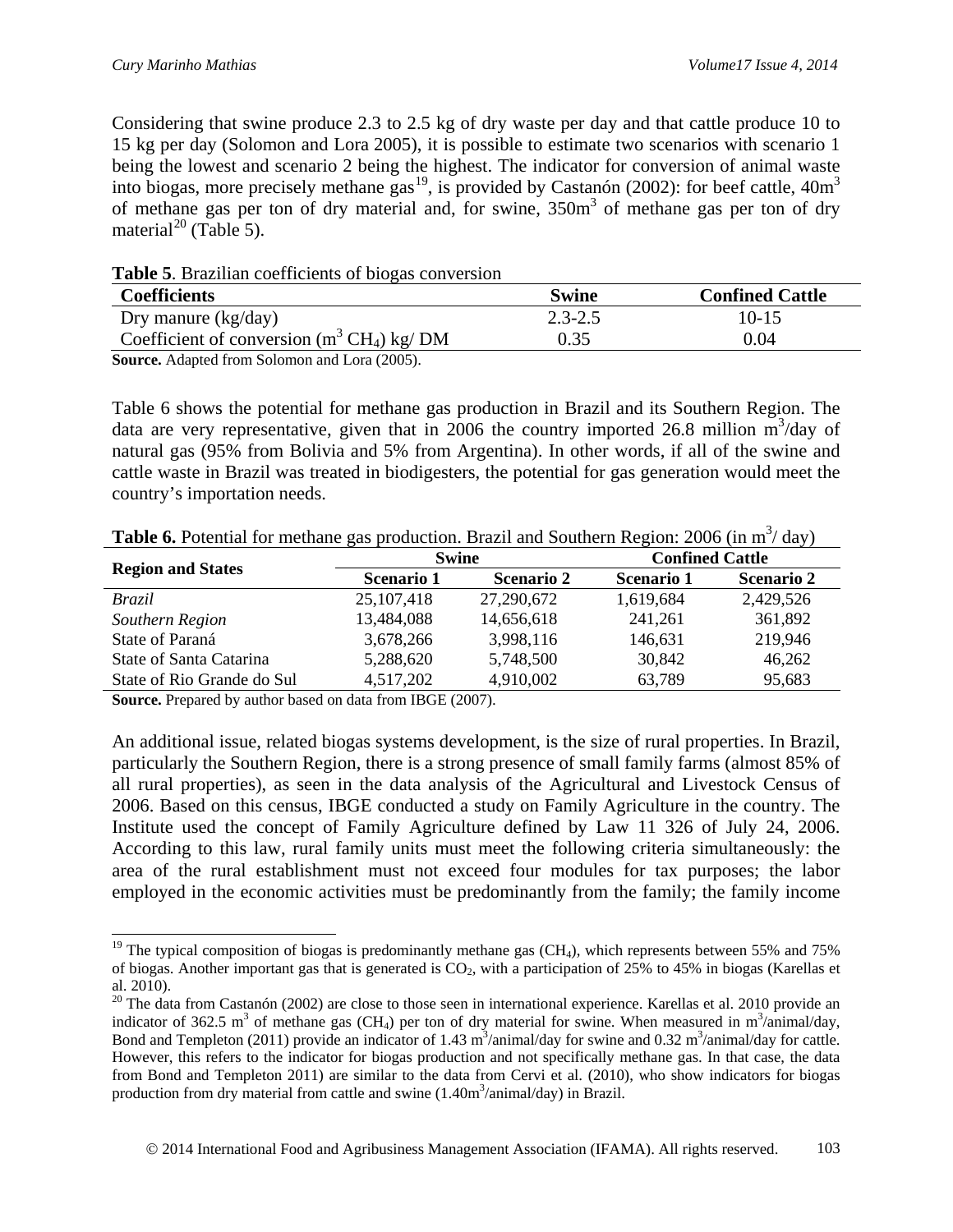must come predominantly from these activities; and the establishment must be managed by the family (IBGE 2009).

In Brazil, literature shows livestock waste main use as an energy source. Some experiences shows biogas potential use to produce electricity in Southern Region. According to DENA 2010, because of a constant demand for natural gas by industry and growing consumption in the transport sector, the substitution of natural gas with biogas in Rio Grande do Sul is an alternative to a fossil energy source worth exploiting. If the region's biogas potential were to be used to its full extent for energy, it would account for around 1% of the electricity consumed or 10% of the natural gas used in Rio Grande do Sul (DENA 2010).

In case of Paraná State, the use of biogas energy source is being encouraged with the Project Distributed Generation Energy with Environmental Sanitation, as an important tool to meet the requirements of sustainable development in the region. The premise of this project is to use the biomass generated in four demonstration units, which through the process of anaerobic digestion generates biogas that moves a plant for generating electricity. Part of this energy is used to feed their own production with the possibility of selling surplus energy to Electricity Company (Hachisuca et al. 2010).

Therefore, it can be concluded that the development of biogas systems, particularly Southern region, can be a favorable strategy for local sustainable development, once there is potential production (supply) and an energy use (demand). However, there are various challenges to be overcome before biogas can be produced on a large scale and not only in isolated local properties.

## **Limitations and Challenges to Develop Biogas Systems in Brazil**

Although Brazil has an important potential to develop the biogas industry, there are also equally huge challenges. Biogas is not yet treated as a primary energy source. There are also political challenges, once there is no specific program to promote biogas industry development.

Undoubtedly, international experience suggests that the development of biogas systems requires a set of focused political measures with strong government participation, particularly with regard to the legal framework and the financial incentives provided. Another topic highlighted in international experience is the incentive for the development of small biogas plants in rural areas. However, there are many political and legal obstacles to biogas development in Brazil that warrant a governmental agenda on the issue.

Mathias and Mathias (2013) based on the legal framework, present a governmental agenda for biogas development in Brazil. According to the authors, the analysis of the legal framework and the duties assigned to the different public agencies leads to the conclusion that this framework was developed in a hermetic fashion and did not consider the specificities of the biofuel industry. The different legal documents overlap duties, while also leaving gaps that which require attention. One of the main juxtapositions is the role of regulating the direct use and trade of biogas. It is unclear whether it is a responsibility of the federal regulatory agency (ANP) or the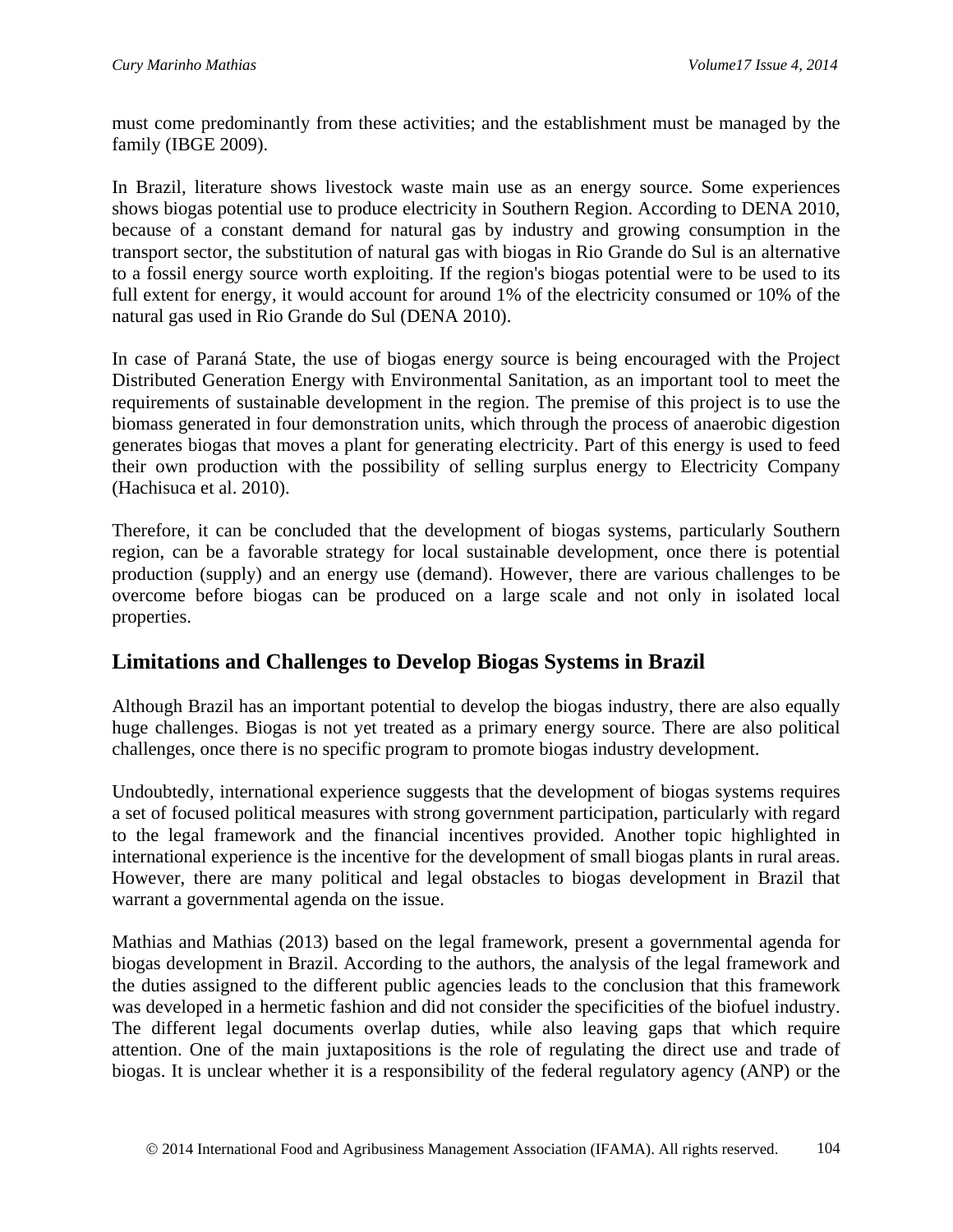state regulators. There is legal basis for both interpretations. One of the main gaps is the definition of biogas itself, which is not found in any of the normative frameworks provided.

The first topic on the governmental agenda for biogas is the clear definition of the duties of the State agencies regarding the production, movement, and use of biogas derived from animal waste, so that its development will not run into legal or bureaucratic matters that hinder the construction of an enterprise that could bring environmental and energy benefits to its area. Even without changes to the legal framework, it is fundamental to coordinate the public agencies in order to allow the development of biogas enterprises.

To achieve that, each public agency of the energy sector must perform its role as prescribed in the legal framework. Thus, the National Council for Energy Policy (CNPE) should establish guidelines for specific programs, such as those for biofuel use, and propose policies for the use of local resources, which can stimulate local biogas production and use. However, this agency has not had a proactive role in proposing policies.

Another important element is the interaction between the different Ministries of State involved in biogas production and use. In order to achieve that, the Ministry of Agricultural Development (focused on small rural properties), the Ministry for the Environment (focused on waste treatment and environmental protection), and the Ministry of Mines and Energy should make a joint effort to allow the CNPE to propose policies that facilitate the inclusion of biogas as an energy source, both for thermal energy and electricity.

After the technological and bureaucratic issues are overcome, there is still the need to obtain financing for biogas enterprises. There are government institutions that can be used in this financing, i.e. Bank of Brazil, which has low interest rate loans for small rural enterprises, and the National Bank for Economic and Social Development (Banco Nacional de Desenvolvimento Econômico e Social - BNDES), which can finance investments in medium-size and large rural properties. It must be pointed out, however, that this is only one of the requirements for achieving the investments. The fundamental issue is to find a solution to the legal barriers, primarily through the coordination of the abovementioned agents (Mathias and Mathias 2013).

## **Conclusions**

Intensive livestock production systems produce a large quantity of animal manure. The treatment of manure as a resource can offer benefits to livestock producers. One possibility, highlighted in the present study, is the use of biogas systems.

This study shows a large and unexplored potential for the use of agricultural waste, specifically cattle and swine waste, for biogas production in Brazil. It is very important to identify the potential, but it is still the first step. How to transform the potential biogas generation into real biogas production is the next research step.

The potential expansion of biogas systems in Brazil is affected by a number of factors regarding, among other things, energy supply, environmental goals and sustainability issues expressed in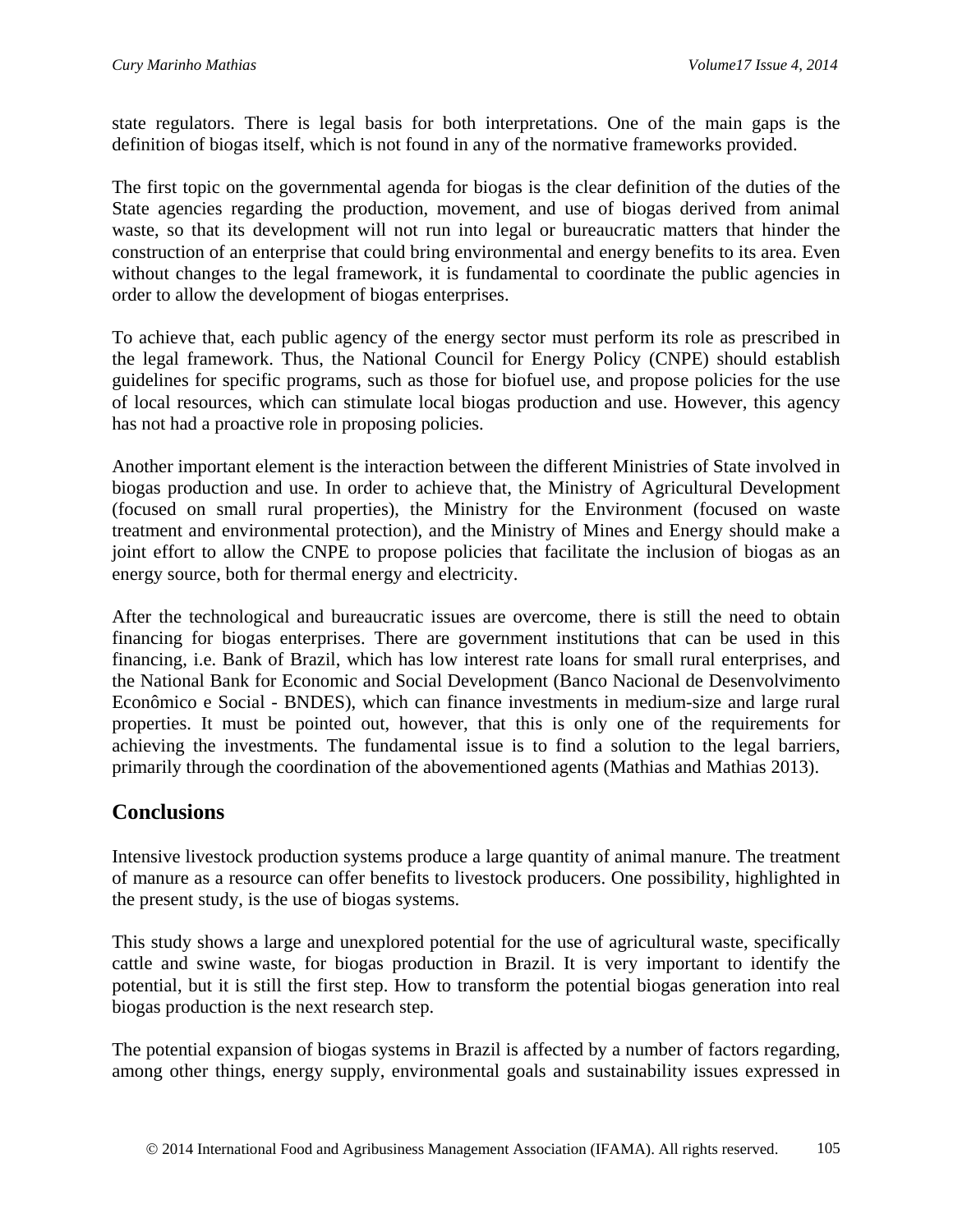various policies (governmental agenda and appropriate policy instruments). Literature revision shows few and weak instruments favoring a biogas production today in Brazil.

The development of biogas systems in Brazil, though potentially difficult to implement, require substantial research to verify their feasibility, including cost-benefits models. International experience shows that improvement of that natural resources management, particularly livestock waste, is more an issue of policy and regulation than of technical capacity building and research. Therefore, the enormous potential can only become a reality if it receives incentives from various agents, particularly from all levels of government.

Indeed, the review of international experience recommends considerable government involvement in terms of incentives for the use of biogas, and this is a continuous effort over time. Therefore, as previously emphasized, Brazil has an extensive governmental agenda to meet the challenge of developing biogas systems.

Clearly, the country needs to promote the implementation of biogas valorization plants in order to take advantage of its huge potential. And, as shown in this study, resource availability is abundant. The implementation of smaller-scale projects, mainly treating available organic effluents, could be a first step for this country with enormous potential for biogas production and use, but it lacks political tools such as a more focused legislation that would facilitate the development of biogas systems.

The overall conclusion is that the prospects of developing biogas systems in Brazil will depend on a large variety of incentives and barriers within several different sectors. The promotion of biogas systems is thus not only relevant to energy policies, but also in several other policy domains, such as agricultural-, environmental and waste-handling policies.

## **References**

- Albertson, M. L., A. Pruden and R. T. Oliver*.* 2006. Enhanced anaerobic digestion of biomass waste for optimized production of renewable energy and solids for compost. *International Congress Series* 1293: 221–229.
- Batzias, F. A., D. K. Sidiras and E. K. Spyrou*.* 2005. Evaluating livestock manures for biogas production: a GIS based method. *Renewable Energy* 30(8):1161–1176.
- Bley Jr., C. *et al.* 2009. Agroenergia da biomassa residual: perspectivas energéticas, socioeconômicas e ambientais. 2ª ed. rev. – Foz do Iguaçu/Brasília: Itaipu Binacional, Organização das Nações Unidas para Agricultura e Alimentação, 140 p.
- Bond, T. and Templeton, M. R. 2011. History and future of biogas plants in the developing world. *Energy for Sustainable Development* 15(4):347-354.
- Brasil. 2010. Ministry of Agriculture, Livestock and Food Supply. Brazilian Agribusiness in Figures. [http://www.agricultura.gov.br.](http://www.agricultura.gov.br/arq_editor/file/Sala%20de%20Imprensa/Publica%C3%A7%C3%B5es/graficos_ingles.pdf) [accessed February 10, 2014.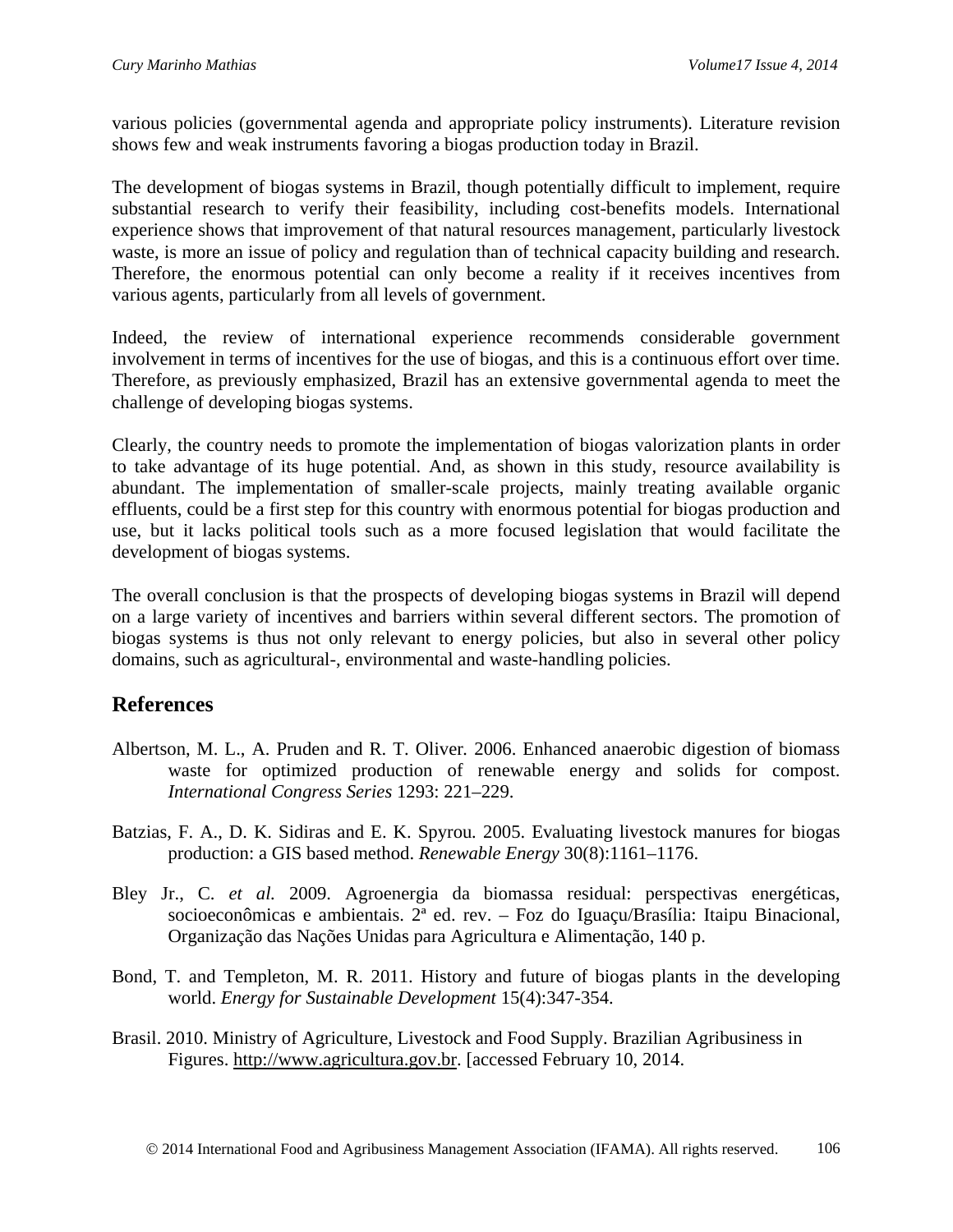- Burton, C. H. and Turner, C. 2003. *Manure Management: Treatment Strategies for Sustainable Agriculture*. 2nd edition: Lister & Durlin Printers. Flitwick, Bedford, UK.
- Castanón, N. J. B. Biogás originado a partir dos rejeitos rurais. Trabalho apresentado na disciplina: Biomassa como Fonte de Energia – Conversão e utilização. São Paulo, Universidade de São Paulo, 2002, 66p.
- Cervi, R. G., M. S. T. Esperancini, and O. C. Bueno. 2010. Viabilidade econômica da utilização do biogás produzido em granja suinícola para a geração de energia elétrica. São Paulo. *Revista Engenharia Agrícola Jaboticabal* 30(5): 831-844.
- Chen, L., C. Ren and F. Wang*.* 2012. The progress and prospects of rural biogas production in China. *Energy Policy* 51:58–63.
- DENA (Deutsche Energie-Agentur). 2010. Biogas Potential in Rio Grande do Sul, Brazil. An examination of the potential for biogas from pig production. [http://www.dena.de/fileadmin/user\\_upload/Publikationen/Erneuerbare/Dokumente/Bioga](http://www.dena.de/fileadmin/user_upload/Publikationen/Erneuerbare/Dokumente/Biogas_Potential_in_Rio_Grande_do_Sul_Brazil.pdf) [s\\_Potential\\_in\\_Rio\\_Grande\\_do\\_Sul\\_Brazil.pdf.](http://www.dena.de/fileadmin/user_upload/Publikationen/Erneuerbare/Dokumente/Biogas_Potential_in_Rio_Grande_do_Sul_Brazil.pdf) [accessed January 15 2013].
- Djatkov, D., M. Effenberger, A. Lehner, M. Martinov, M. Tesic and A. Gronauer. 2012. New method for assessing the performance of agricultural biogas plants. *Renewable Energy* 40(1):104-112
- FAO. 2006. World agriculture: Towards 2030/2050, interim report. Rome, Italy.
- \_\_\_\_\_. 2010. BIAS: Bioenergy Environmental Impact Analysis Analytical Framework. Rome: Food and Agriculture Organization of the United Nations, Environment and Natural Resources Management Series n. 46.
- Ferreira, M., I. P. Marques and I. Malico. 2012. Biogas in Portugal: status and public policies in a European context. *Energy Policy* 43: 267-274.
- Gerber, P., T. Wassennar, M. Rosales, V. Castel and H. Steinfeld*.* 2007. Environmental impacts of a changing livestock production: overview and discussion for a comparative assessment with other food production sectors. In *Comparative assessment of the environmental costs of aquaculture and other food production sectors: methods for meaningful comparisons,* edited by Bartley et al. FAO/WFT Expert Workshop. Vancouver, Canada. FAO Fisheries Proceedings. No. 10. 37–54.
- Gopinathan, M. C. and Sudhakaran, R. 2009. Biofuels: opportunities and challenges in India. In-Vitro Cell. *Development Biology* 45(3): 350–371.
- Hachisuca, A. M. M., D. M. Fernandes, F. P. Silva, M. A. Antunes, C. A. S. Leonardo, R. N. Costanzi and T. R. V. Akaboci*.* 2010. Geração Distribuída: Biomassa Residual Utilizada Como Fonte Alternativa de Energia em Unidades de Demonstração. Belém. Anais do *III Simposio Brasileiro de Sistemas Elétricos*.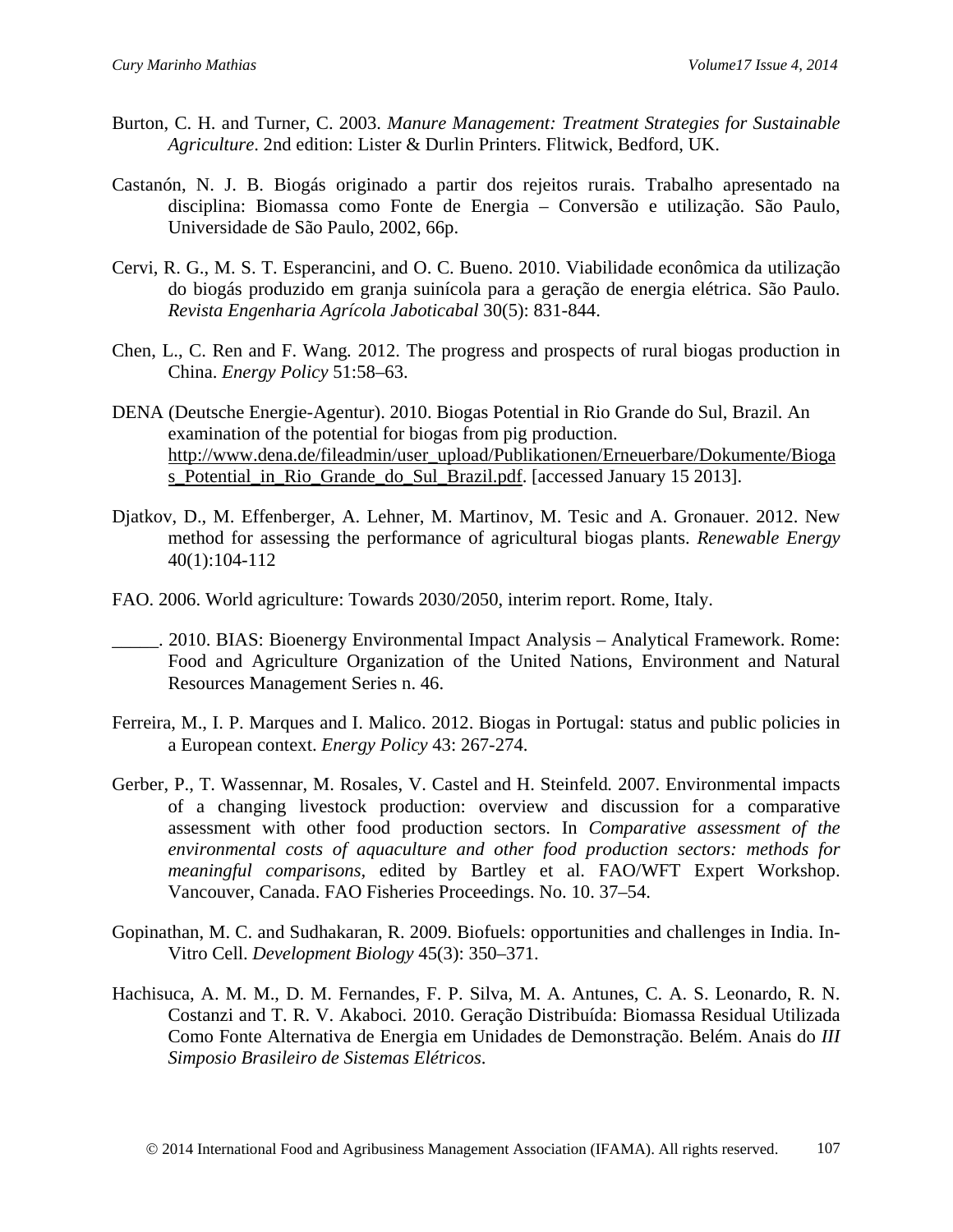- Herrero, M., P. K. Thornton, P. Gerber and R. S. Reid*.* 2009. Livestock, livelihoods and the environment: understanding the trade-offs. *Current Opinion in Environmental Sustainability* 1(2): 111–120.
- Holm-Nielsen, J. B., T. A Seadi and P. Oleskowicz-Popiel*.* 2009. The future of anaerobic digestion and biogas utilization. *Bioresource Technology* 100(22):5478–5484.
- IBGE. 2007. Censo Agropecuário 2006. Brasil, Grandes Regiões e Unidades da Federação. Rio de Janeiro: IBGE.
- \_\_\_\_\_ . 2009. Censo Agropecuário 2006. Agricultura Familiar: grandes regiões e unidades da federação. Rio de Janeiro: IBGE.
- IEA International Energy Agency. 2001. Biogas upgrading and utilisation. Bioenergy task 24: energy from biological conversion of organic waste. Abingdon, Oxfordshire, UK: AEA Technology Environment; 2001.
- Ishikawa, S., S. Hoshiba, T. Hinata, T. Hishinuma and S. Morita*.* 2006. Evaluation of a biogas plant from life cycle assessment (LCA). Elsevier: *International Congress Series* 1293: 230–233.
- Jiang, X., S. G. Sommer and K. V. Christensen*.* 2011. A review of the biogas industry in China. *Energy Policy* 39(10): 6073-6081.
- Karellas, S., I. Boukis and G. Kontopoulos*.* 2010. Development of an investment decision tool for biogas production from agricultural waste. *Renewable and Sustainable Energy Reviews* 14(4):1273-1282.
- Lantz, M., M. Svensson, L. Björnsson and P. Björnsson*.* 2007. The prospects for an expansion of biogas systems in Sweden – Incentives, barriers and potentials. *Energy Policy* 35(3): 1830–1843.
- Mathias, J. F. C. M. and Mathias, M. C. P. P. 2013. Biogas in Brazil: a Governmental Agenda. Paper presented at 4th ELAEE, Montevideo, April.
- McMichael, A. J., J. W. Powles, C. D. Butler and R. Uauy*.* 2007. Food, livestock production, energy, climate change, and health. *The Lancet* 370(9594): 1253–63.
- Patterson, T., S. Esteves, R. Dinsdale and A. Guwy. 2011. Life cycle assessment of biogas infrastructure options on a regional scale. *Bioresource Technology* 102(15):7313–7323.
- Poeschl, M., S. Ward and P. Owende*.* 2012. Environmental impacts of biogas deployment e Part I: life cycle inventory for evaluation of production process emissions to air. *Journal of Cleaner Production* 24: 168-183.